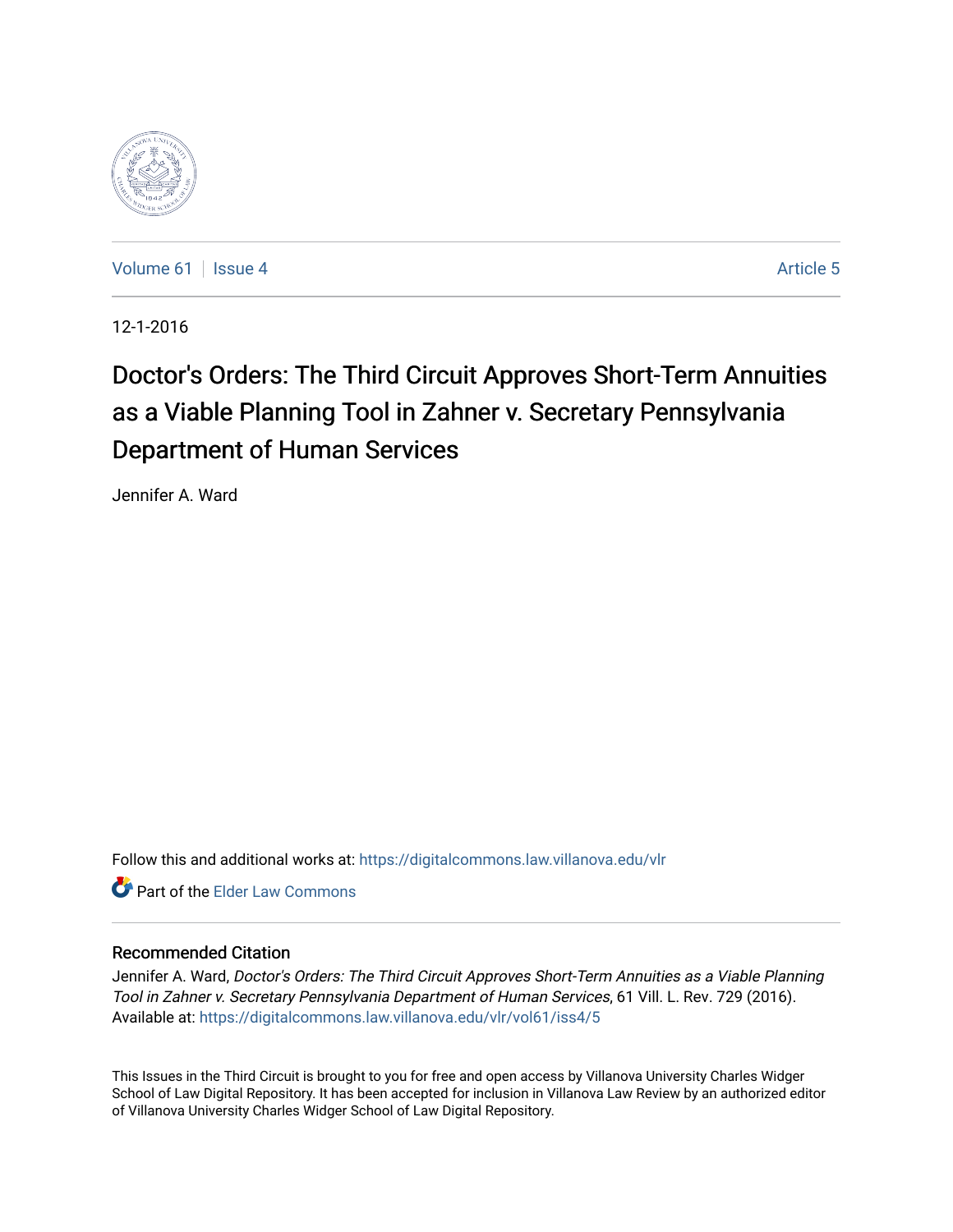2016]

### DOCTOR'S ORDERS: THE THIRD CIRCUIT APPROVES SHORT-TERM ANNUITIES AS A VIABLE PLANNING TOOL IN *ZAHNER v. SECRETARY PENNSYLVANIA DEPARTMENT OF HUMAN SERVICES*

#### JENNIFER A. WARD\*

#### "Financial planning is inherent in the Medicaid scheme . . . ."1

#### I. SIGNS AND SYMPTOMS: AN INTRODUCTION TO LONG-TERM CARE AND MEDICAID PLANNING

Meet Roy.2 Suffering from "Crohn's disease, diabetes, and dementia," he first entered a nursing home in 2001 and quickly depleted his resources to pay for his care.3 Roy applied for Medicaid assistance, but his application was denied because he transferred his home to his family a

1. Zahner v. Sec'y Pa. Dep't of Human Servs., 802 F.3d 497, 509 (3d Cir. 2015) (stating intrinsic nature of financial planning found in Medicaid).

2. *See* Claudia Williams, James Rosen & Molly O'Malley, *Profiles of Nursing Home Residents on Medicaid*, HENRY J. KAISER FAMILY FOUND. 14 (July 2006), https:// kaiserfamilyfoundation.files.wordpress.com/2013/01/7510.pdf [https://perma. cc/WHB6-KWBQ] (discussing background of nursing home resident on Medicaid). In 2006, the Henry J. Kaiser Family Foundation's Commission on Medicaid and the Uninsured profiled seven nursing home residents whose care is covered by Medicaid. *See id.* at 9–15 (profiling seven Americans residing in nursing homes). Although this Casebrief mentions only one nursing home resident, the study provides great insight into a challenge faced by many Americans and their families: the inability to pay for long-term care. *See id.* at 3–6 (discussing growing demand for long-term care and increased concern about financing it); *see also* Caitlin Kelly, *Covering the Rising Cost of Long-Term Care*, N.Y. TIMES, May 15, 2013, at F3, *available at* http://www.nytimes.com/2013/05/15/business/retirementspecial/coveringthe-rising-cost-of-long-term-care.html [https://perma.cc/RT5F-U3XM] ("Preparing for the cost of long-term care is now a concern for many aging Americans.").

3. *See* Williams et al., *supra* note 2, at 14 (describing nursing home resident's illnesses and stay in nursing home facility).

(729)

<sup>\*</sup> J.D. Candidate, 2017, Villanova University Charles Widger School of Law; B.A., 2014, Mount St. Mary's University. I would like to thank my family and friends for their support. I would also like to thank Professor Michael Campbell for providing me with the idea for this Casebrief. Finally, I would like to thank the members of the *Villanova Law Review* for their help throughout this entire process. The title of this Casebrief was inspired by Jerold E. Rothkoff, *The* Zahner *Decision— Court Approves Use of Medicaid Compliant Annuities*, ROTHKOFF L. GRP. (Oct. 18, 2015), http://rothkofflaw.com/the-zahner-decision-court-approves-use-of-medi caid-compliant-annuities/ [https://perma.cc/ZQ3G-234U], *Court Approves Use of Short-Term Annuities for Medicaid Planning*, ELDER L. ANSWERS (Nov. 24, 2015), http://www.elderlawanswers.com/court-approves-use-of-short-term-annuities-formedicaid-planning—15317 [https://perma.cc/TY8V-2SEV], and David Zumpano, *Analyzing the* Zahner *Holding: Moving Forward Using Short-Term Annuities As Successful Planning Tools*, LAW. WITH PURPOSE (Oct. 1, 2015, 5:11 PM), http://blog.la wyerswithpurpose.com/2015/10/analyzing-the-zahner-holding-moving-forward-us ing-short-term-annuities-as-successful-planning-tools.html [https://perma.cc/ DYW9-GNWK].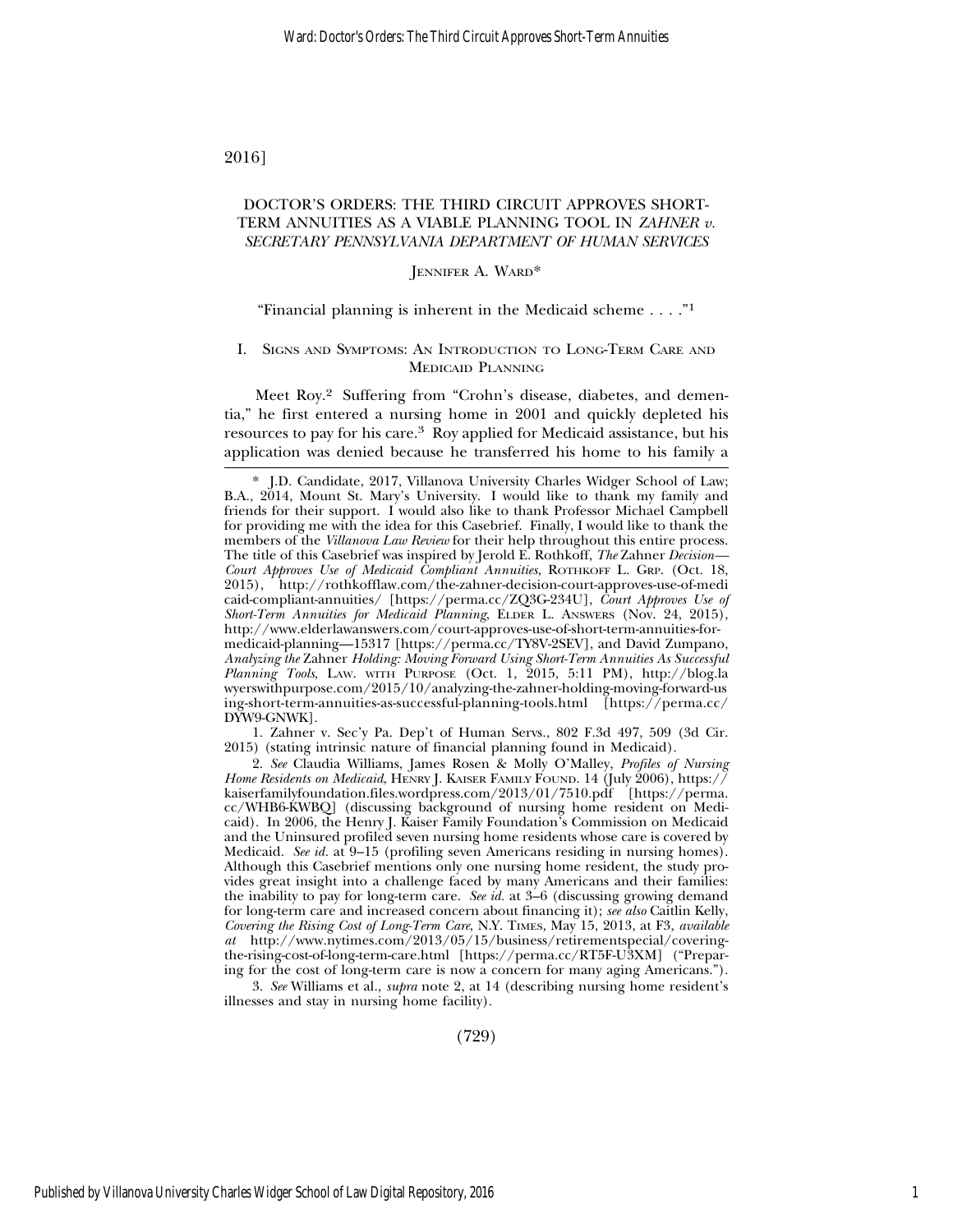year earlier.4 Because this transfer "occurred within [Medicaid's] lookback period," Roy became ineligible for Medicaid assistance, even though he had no other assets to pay for his care.5

The experience described above is not unusual.<sup>6</sup> As the U.S. population ages at a high rate, the demand for long-term care has become a very real problem.7 As a result, some Americans turn to Medicaid to cover the costs of long-term care.8 To qualify for Medicaid, individuals must meet specific requirements, essentially "exhaust[ing]" their assets in the process.9 Many spend all of their assets either before entering a nursing

6. *See id.* at 12 (discussing other resident's loss of Medicaid eligibility after selling home). As previously noted, *Profiles of Nursing Home Residents on Medicaid* discusses several nursing home residents whose Medicaid eligibility was affected by the presence or absence of assets. *See id.* at 9–11, 13, 15.

7. *See* Alison Barnes, *An Assessment of Medicaid Planning*, 3 HOUS. J. HEALTH L. & POL'Y 265, 280 (2003) ("[T]he prospect of the numbers of aging baby boomers in the next twenty years causes concern about an absolute increase in the numbers of nursing home residents." (citing CITIZENS FOR LONG TERM CARE, *Defining Common Ground: Long Term Care Financing Reform in 2001*, 2 J. POST-ACUTE & LONG-TERM CARE MED. 187, 187 (2001))); Karla Levinson, Comment, *Long-Term Care Alert: An Analysis of Delaware's Approach to Medicaid Planning Techniques and Why Curbing Medicaid Planning Will Not Solve the Nation's Long-Term Care Problem*, 13 WID-ENER L. REV. 223, 223–24, 239–41 (2006) (discussing United States' aging population); *see also* Kelly, *supra* note 2 (questioning how long-term care for retiring baby boomers will be paid); Rick Jurgens, *Despite Offerings, Nursing Home Beds and Funds Still Lacking*, VALLEY NEWS, http://www.vnews.com/news/20415849-95/caring-forcritical-needs [https://perma.cc/P6DS-DA34] (last updated Feb. 1, 2016) ("About 12 million Americans receive long-term care—services that extend for at least nine months and help individuals with serious physical or cognitive limitations cope with health-related and other challenges of daily life—in communities or in nursing homes or other institutions . . . .").

8. *See* Ellen O'Brien, *Medicaid's Coverage of Nursing Home Costs: Asset Shelter for the Wealthy or Essential Safety Net?*, GEORGETOWN UNIV. LONG-TERM CARE FIN. PRO-JECT 1 (May 2005), http://www.canhr.org/reports/2005/nursinghomecosts.pdf [https://perma.cc/2LQZ-WSK5] (reporting Medicaid paid for "[n]early half of the nation's nursing home bill . . . in 2003"); *see also* Levinson, *supra* note 7, at 224 (discussing prevalence of Medicaid in providing funding for "long-term care services"); Williams et al., *supra* note 2, at 1 (acknowledging Medicaid contributed to forty-six percent of nursing home costs in 2003). In 2003, nursing home costs exceeded \$100 billion. *See id.*

9. *See* Timothy Waidmann & Korbin Liu, *Asset Transfer and Nursing Home Use: Empirical Evidence and Policy Significance*, HENRY J. KAISER FAMILY FOUND. 1 (Apr. 2006), https://kaiserfamilyfoundation.files.wordpress.com/2013/01/7487.pdf [https://perma.cc/7MWP-799Y] (illustrating Medicaid eligibility requirements). For further discussion of the requirements of Medicaid eligibility, including the specific requirements for individuals in Pennsylvania, see *infra* notes 34–52 and accompanying text.

<sup>4.</sup> *See id.* (discussing reasons for denial of Medicaid application).

<sup>5.</sup> *See id.* (explaining impact of "asset transfer" on Medicaid application). Following his denial, Roy and his niece sought legal advice. *See id.* Roy's niece sold the home and used the funds to pay for Roy's nursing home bills and other fees until he was finally eligible for Medicaid. *See id.* For an explanation of Medicaid's look-back period, see *infra* notes 58–62, 67–68 and accompanying text.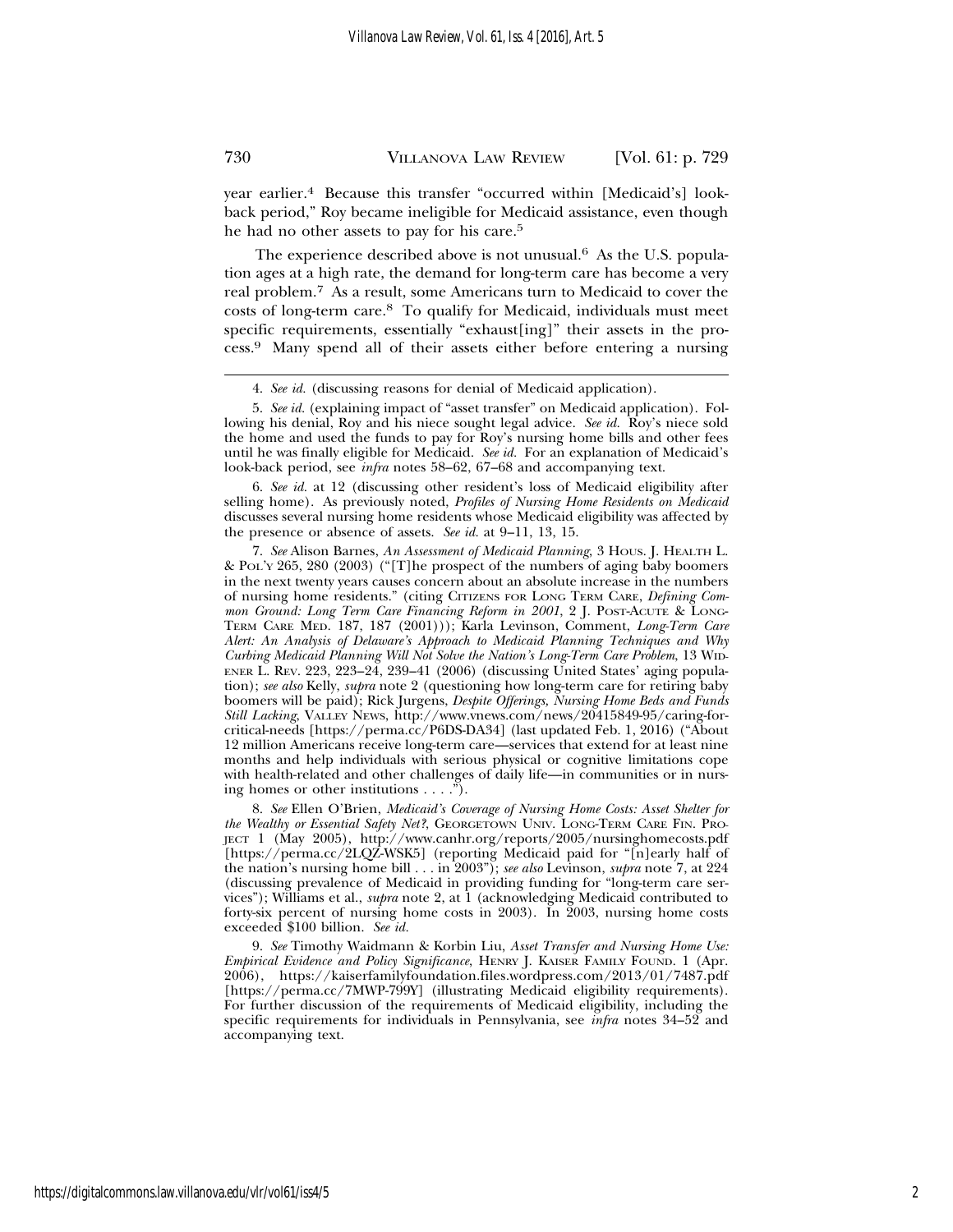home or during their stay on the care itself.<sup>10</sup> For individuals who wish to leave something behind for their loved ones, Medicaid planning is an attractive option.11 With help from elder law attorneys, individuals can strategically give away and shield their assets from consideration as "available resources" when applying for Medicaid.12

Fearing abuse of the Medicaid system, federal and state legislatures began to restrict how much Medicaid planning individuals could actually do.13 In 2005, Congress passed the Deficit Reduction Act (DRA) with the goal of closing loopholes in the Medicaid statute that had allowed for financial planning.14 The DRA also provided a safe harbor provision for

11. *See, e.g.*, Barnes, *supra* note 7, at 267 (explaining Medicaid planning); Levinson, *supra* note 7, at 227 ("[S]ome people are employing attorneys to help them plan ahead and transfer their assets properly so that they can qualify for Medicaid benefits without losing their life savings. Many techniques exist for people to protect their assets and still receive Medicaid benefits."(footnote omitted)); Waidmann & Liu, *supra* note 9, at 1 (indicating individuals will "find ways to shelter any assets [to qualify for Medicaid]").

12. *See* Barnes, *supra* note 7, at 267 (noting frequent use of assets to become eligible for Medicaid); Milan Markovic, *Lawyers and the Welfare State*, 84 FORDHAM L. REV. 1845, 1854 (2016) ("Lawyers have nevertheless devised numerous financial impoverishment techniques to allow clients to preserve wealth and qualify for Medicaid."); Levinson, *supra* note 7, at 227 (discussing how individuals employ attorneys to help with Medicaid planning); *see also Guide to Long-Term Care Planning: Medicaid Planning*, NAT'L CARE PLANNING COUNCIL, http://www.longtermcarelink. net/eldercare/medicaid\_planning.htm [https://perma.cc/CU68-V7Z9] (last visited Oct. 18, 2016) [hereinafter *Medicaid Planning Guide*] (providing guide to Medicaid planning). When applying for Medicaid, individuals must report all available resources in order for their eligibility to be determined. *See* Levinson, *supra* note 7, at 225 (explaining Medicaid application process). Not all assets "count" as being available. *See id.* (internal quotation marks omitted) (listing exempt assets for Medicaid eligibility determination). Assets like a person's "primary residence [and] personal possessions" do not count in determining Medicaid eligibility. *See id.* (reporting which resources do not count for determining eligibility). For further discussion of the Medicaid application and which assets figure in Medicaid eligibility determinations, see *infra* notes 34–52 and accompanying text.

13. *See* Reif, *supra* note 10, at 347 (stating Congress acted to "address[ ] Medicaid abuses"); Levinson, *supra* note 7, at 227 (detailing efforts by government to decrease use of Medicaid planning); Michelle Higgins, *States Crack down on Families That Shed Assets to Get Benefits*, WALL ST. J. (Feb. 25, 2003, 12:01 AM), http:// www.wsj.com/articles/SB1046113343874461543 [https://perma.cc/A7C8-C8L8] ("States and counties have begun to crack down on people who purposely make themselves poor so the government will pay for their nursing-home care.").

14. *See generally* Deficit Reduction Act of 2005, Pub. L. No. 109-171, 120 Stat. 4; *see also* Reif, *supra* note 10, at 347 (discussing purpose and effect of DRA); Levinson, *supra* note 7, at 227 ("[The DRA] has a huge impact on Medicaid qualification rules.").

<sup>10.</sup> *See* Catherine M. Reif, *A Penny Saved Can Be a Penalty Earned: Nursing Homes, Medicaid Planning, The Deficit Reduction Act of 2005, and the Problem of Transferring Assets*, 34 N.Y.U. REV. L. & SOC. CHANGE 339, 340–43 (2010) (explaining how individuals exhaust assets before qualifying for Medicaid); *see also* Williams et al., *supra* note 2, at 9 (recounting how married couple spent \$165,409 on long-term care before becoming eligible for Medicaid assistance).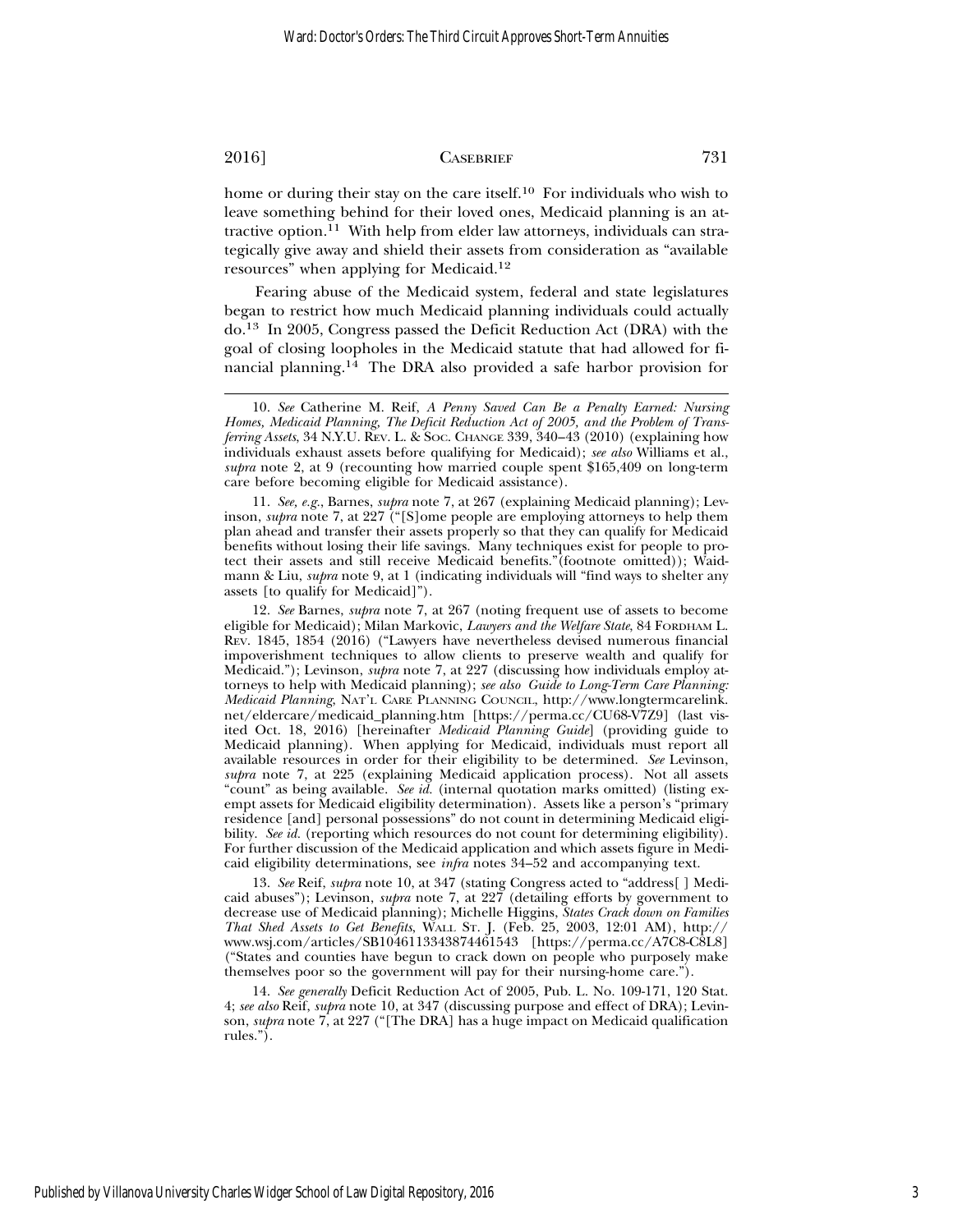annuities, shielding qualified annuities from being counted as available resources.<sup>15</sup>

Recently, in *Zahner v. Secretary Pennsylvania Department of Human Services*, 16 the Third Circuit examined whether short-term annuities, a specific instrument used in Medicaid planning, qualified for the DRA's safe harbor provision.<sup>17</sup> If so, assets used to purchase short-term annuities would be sheltered from factoring into individuals' eligibility for Medicaid.18 Holding that short-term annuities can qualify for protection, the Third Circuit's decision signifies that the DRA did not completely foreclose the "use of short-term annuities in Medicaid planning."19

This Casebrief argues that the Third Circuit's *Zahner* decision is a win for elder law attorneys and their clients, as it solidifies the viability of the

16. 802 F.3d 497 (3d Cir. 2015).

17. *See id.* at 499 (stating reason for appeal). An annuity is a financial tool that can be used in Medicaid planning. *See* Barnes, *supra* note 7, at 292–93 (discussing how annuities are used in Medicaid planning). The Supreme Court has defined annuity as a "contract[ ] under which the purchaser makes one or more premium payments to the issuer in exchange for a series of payments, which continue either for a fixed period or for the life of the purchaser or a designated beneficiary." *See* NationsBank of N.C., N.A. v. Variable Annuity Life Ins. Co., 513 U.S. 251, 254 (1995) (defining "annuity"); Barnes, *supra* note 7, at 292 ("An annuity is established by a contract in which the buyer pays a sum of money in exchange for a promise that payments will be made to the buyer on an agreed upon schedule and rate." (citing BLACK'S LAW DICTIONARY 88 (7th ed. 1999))). For further discussion of how annuities can be used in Medicaid planning, see *infra* notes 75–91 and accompanying text.

18. *See Zahner*, 802 F.3d at 509 (determining annuities fall under DRA's safe harbor provision).

19. *See* David Zumpano, *Analyzing the* Zahner *Holding: Moving Forward Using Short-Term Annuities As Successful Planning Tools*, LAW. WITH PURPOSE (Oct. 1, 2015, 5:11 PM), http://blog.lawyerswithpurpose.com/2015/10/analyzing-the-zahner-ho lding-moving-forward-using-short-term-annuities-as-successful-planning-tools.html [https://perma.cc/DYW9-GNWK] (examining meaning of *Zahner* for elder law practitioners).

<sup>15.</sup> *See* 42 U.S.C. §§ 1396p(c)(1)(F), (G)(ii) (2012); Zahner v. Sec'y Pa. Dep't of Human Servs., 802 F.3d 497, 501 (3d Cir. 2015) (mentioning DRA's safe harbor provision); *see also* Matthew J. Marcus, *Many Effective Medicaid Planning Strategies Still Exist After the DRA*, 35 Est. PLAN. 24, 26–28 (2008) (explaining how individuals may use annuities in Medicaid planning); Renee Carlson, Comment, *Protecting the Nursing Home Industry and the Elderly Following the Deficit Reduction Act of 2005*, 82 TEMP. L. REV. 1303, 1332 (2010) ("In order to minimize the likelihood of incurring a penalty period and resultant eviction for nonpayment, individuals and their attorneys need to make use of more advisable planning techniques, such as use of annuities . . . ." (citing STEPHEN A. FELDMAN, STEVE FELDMAN ON LONG-TERM CARE PLAN-NING 257–58 (2006))); ETTINGER LAW FIRM, *More on Short Term Annuities and Medicaid Planning*, N.Y. ELDER L. ATT'Y BLOG (Dec. 23, 2015), http://www.new yorkelderlawattorneyblog.com/2015/12/short-term-annuities-medicaid-planning. html [https://perma.cc/7ZBK-627C] [hereinafter *More on Short Term Annuities*] (discussing how short-term annuities may be used in Medicaid planning); *The Appropriate Use of Short-Term Medicaid Compliant Annuities*, KRAUSE FIN. SERVICES BLOG, https://www.medicaidannuity.com/the-appropriate-use-of-short-term-medicaidcompliant-annuities-3/ [https://perma.cc/5P5P-CQWP] (last visited Oct. 18, 2016) (noting when use of short-term annuities is appropriate).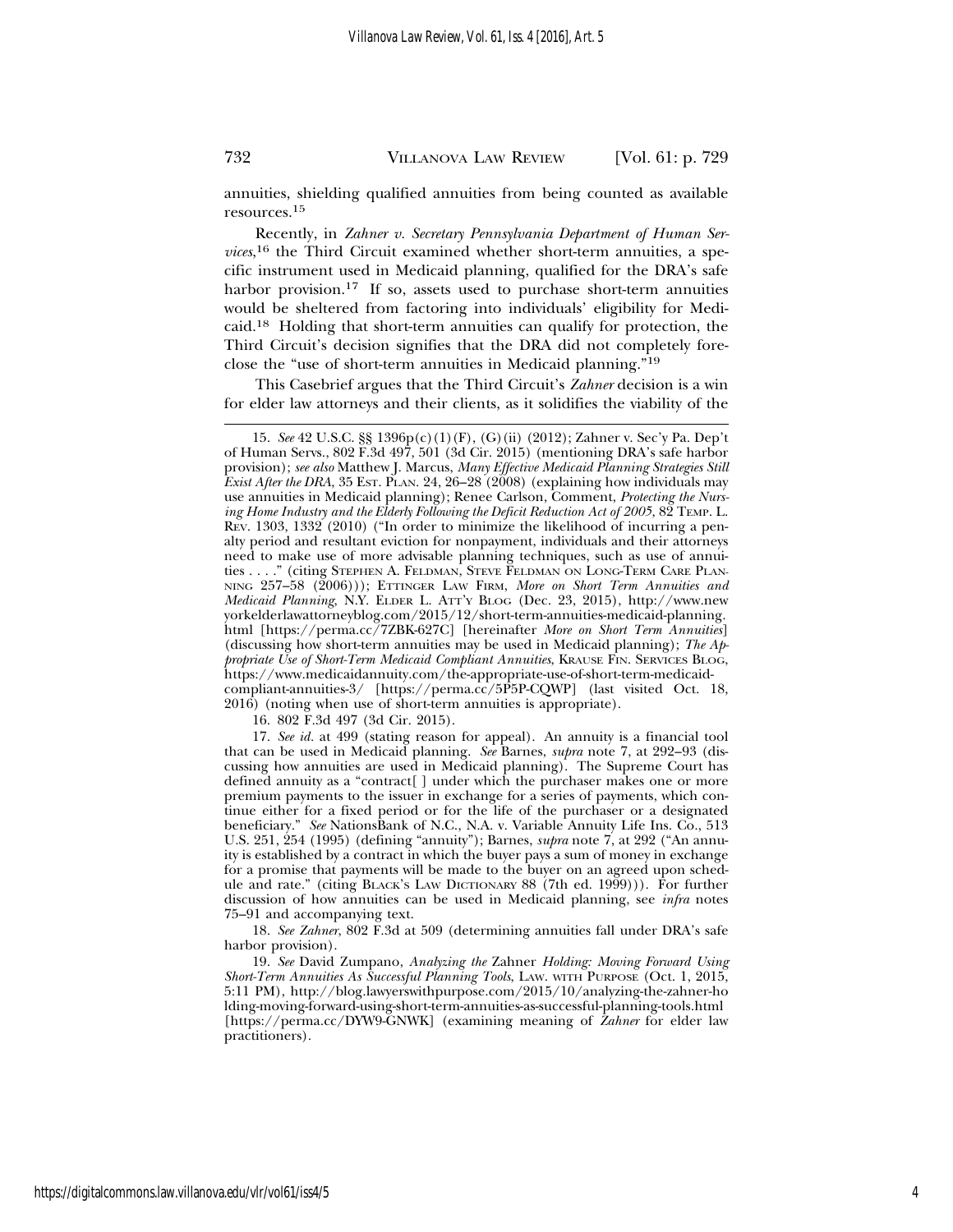use of short-term annuities in Medicaid planning.<sup>20</sup> Part II examines how individuals take part in Medicaid planning, including a discussion of the DRA and the use of annuities in planning.<sup>21</sup> Part III presents the facts of Zahner and reviews the Third Circuit's analysis.<sup>22</sup> Part IV analyzes the Third Circuit's decision to approve the use of short-term annuities.<sup>23</sup> Part V advises elder law practitioners on the use of short-term annuities going forward.24 Part VI concludes by discussing the long-term viability of shortterm annuities.<sup>25</sup>

### II. FILLING OUT PATIENT HISTORY: A BRIEF OVERVIEW OF MEDICAID PLANNING, THE DEFICIT REDUCTION ACT, AND THE USE OF ANNUITIES IN MEDICAID PLANNING

One year in a nursing home will cost a Pennsylvania resident over \$100,000.26 Even for an individual who saved for retirement, a few years in a nursing home could quickly exhaust savings and leave nothing behind for that individual's family.27 This is where Medicaid and Medicaid plan-

22. For discussion of the facts of *Zahner* and the Third Circuit's analysis, see *infra* notes 92–155 and accompanying text.

23. For an analysis of the Third Circuit's holding in *Zahner*, see *infra* notes 156–90 and accompanying text.

24. For discussion of what *Zahner* means for practitioners wishing to use shortterm annuities in planning, see *infra* notes 184–90 and accompanying text.

25. For discussion of the future of annuities and Medicaid planning, see *infra* notes 191–95 and accompanying text.

26. *See 2015 Cost of Care Survey Pennsylvania*, GENWORTH (Apr. 1, 2015), https:/ /www.genworth.com/dam/Americas/US/PDFs/Consumer/corporate/cost-of-

care/118928PA\_040115\_gnw.pdf [https://perma.cc/DE9E-HN8L] (reporting annual median cost of semi-private nursing home room in Pennsylvania in 2015). For those in the Philadelphia–Camden–Wilmington area, the rate reached \$114,610. *See id.* (listing median annual rate in Philadelphia metropolitan area). Both rates were higher than the U.S. median annual rate, which was \$80,300. *See id.* (reporting annual median rate for United States). Although Pennsylvania's median annual rate topped that of the United States, it was the lowest in the tri-state area (which includes Pennsylvania, Delaware, and New Jersey). *Compare id.*, *with 2015 Cost of Care Survey Delaware*, GENWORTH (Apr. 1, 2015), https://www.gen worth.com/dam/Americas/US/PDFs/Consumer/corporate/cost-of-care/118928 DE\_040115\_gnw.pdf [https://perma.cc/BUV7-AUDM] (reporting annual median rate for semi-private nursing home room in Delaware of \$109,500), *and 2015 Cost of Care Survey New Jersey*, GENWORTH (Apr. 1, 2015), https://www.genworth.com/ dam/Americas/US/PDFs/Consumer/corporate/cost-of-care/

118928NJ\_040115\_gnw.pdf [https://perma.cc/2KVH-9VJZ] (reporting annual median rate for semi-private nursing home room in New Jersey of \$116,800).

27. *See* Sean R. Bleck, Barbara Isenhour & John A. Miller, *Preserving Wealth and Inheritance Through Medicaid Planning for Long-Term Care*, 17 MICH. ST. U. J. MED. & L. 153, 154–55 (2013) ("[T]he costs of long term health care represent one of the greatest financial risks of old age. Indeed, for most people a period of extended

<sup>20.</sup> For an analysis of *Zahner*'s impact on Medicaid planning and its role in solidifying short-term annuities as a viable planning tool, see *infra* notes 156–95 and accompanying text.

<sup>21.</sup> For a discussion of Medicaid planning, specifically the Deficit Reduction Act's impact and the use of annuities in planning, see *infra* notes 26–91 and accompanying text.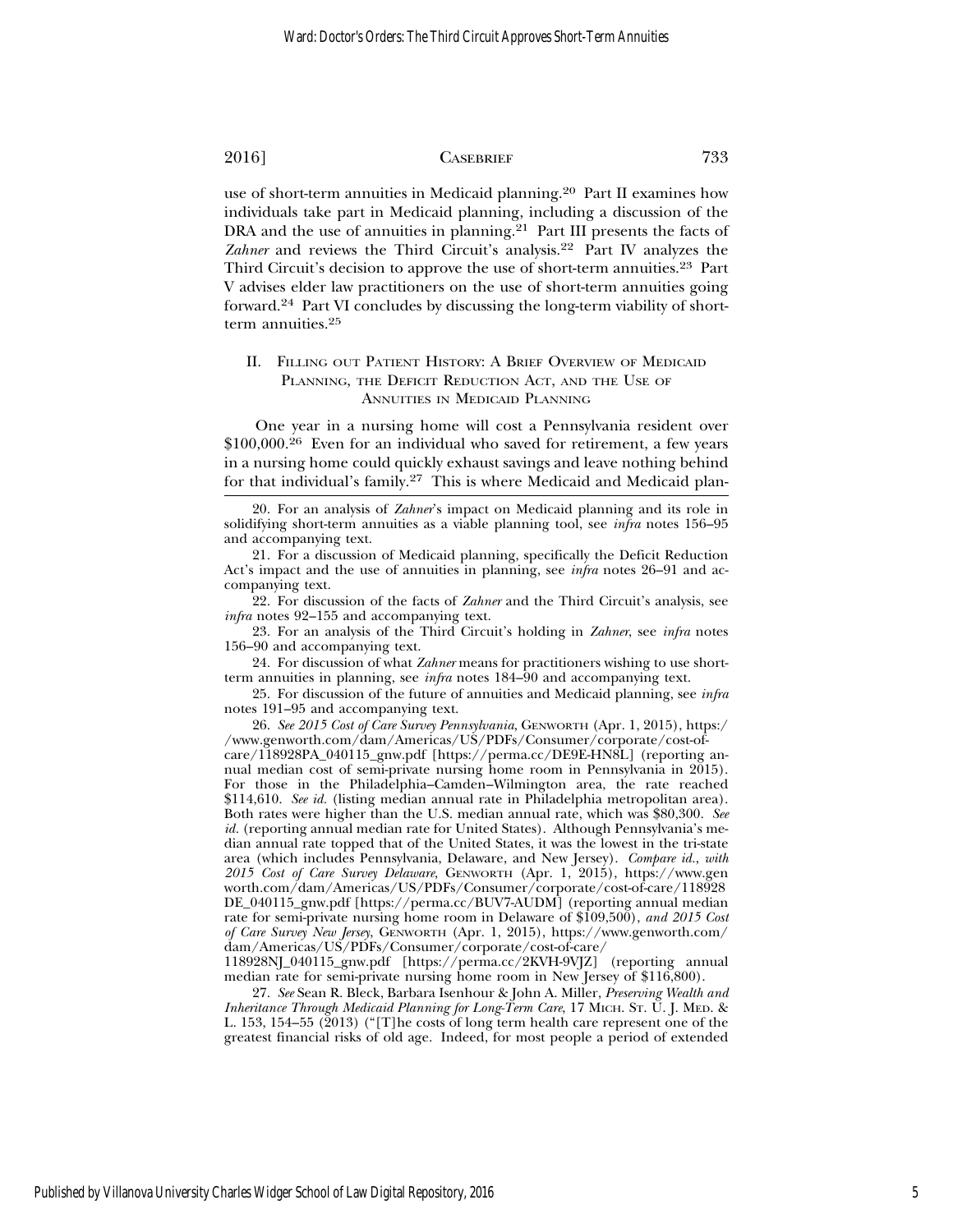ning become factors.28 Medicaid planning helps individuals qualify for Medicaid without completely depleting their assets.29 Both federal and state governments disfavor Medicaid planning and require elder law practitioners and their clients either to comply with restrictions on transfers or face penalties.30

A. *Name and Date of Birth: An Introduction to the Basics of Medicaid and Medicaid Planning*

Established in 1965, Medicaid is the largest provider of health services in the United States.<sup>31</sup> Medicare, while designated as the health care op-

29. *See* Barnes, *supra* note 7, at 267 ("[A]rranging assets and income for an individual or couple in order to achieve earlier Medicaid eligibility . . . is an important legal service that is identified with the broader field of elder law."); Bleck et al., *supra* note 27, at 155 (defining Medicaid planning).

30. *See* Cori Nichols, *The Impact of the DRA on Estate and Long-Term Care Planning*, 49-NOV ORANGE COUNTY LAW. 46, 47–48 (2007) (illustrating different aspects of DRA with which individuals must comply when transferring assets); *see also* Waidmann & Liu, *supra* note 9, at 1 ("Because Medicaid was designed to be a safety net only for the poor, asset transfer practices are thought to distort the intent of the Medicaid program and unnecessarily inflate public spending.").

31. *See Medicaid Reform: A Preliminary Report*, NAT'L GOVERNORS ASSOC. 1 (June 15, 2005), http://www.nga.org/files/live/sites/NGA/files/pdf/0506medicaid.pdf [https://perma.cc/8X9Q-EAY7] (acknowledging Medicaid's role in providing health care); Levinson, *supra* note 7, at 224 ("Medicaid is the nation's largest health care program." (quoting *Medicaid Reform, A Preliminary Report*, *supra* note 31, at 1) (internal quotation marks omitted)); *see also* Barnes, *supra* note 7, at 269 (noting creation of Medicaid in 1965).

disability leads to impoverishment . . . . deeply degrad [ing] or even eliminat [ing] the prospects for inheritance by the disabled person's family." (footnote omitted)); *see also* Levinson, *supra* note 7, at 223 (theorizing how quickly one can spend \$100,000 in savings on nursing home care); Kelly, *supra* 2 ("F[ew] sticker shocks are as bracing as the price of hiring someone to help with the simplest activities bathing, toilet use, dressing, eating and moving. Whether recovering from surgery or a stroke or suffering a chronic illness like arthritis, those needing skilled help need deep pockets indeed.").

<sup>28.</sup> *See* Waidmann & Liu, *supra* note 9, at 1–2 (discussing Medicaid eligibility and practice of Medicaid planning); *see also* Barnes, *supra* note 7, at 267 (defining Medicaid planning); Reif, *supra* note 10, at 348 (discussing criticism of those who engage in Medicaid planning); Levinson, *supra* note 7, at 227–28 (explaining Medicaid planning); Higgins, *supra* note 13 ("For years, thousands of middle-class and even affluent retirees—terrified that long-term health-care costs could wipe out their savings—have transferred their assets to relatives in order to qualify for Medicaid, the government health plan for the poor."). Although there are those who engage in Medicaid planning, it is important to note that it may not be as prevalent as believed. *See* O'Brien, *supra* note 8, at 3 ("There is little evidence that large numbers of the elderly are planning their estates for the purpose of gaining easy access to Medicaid in the event they need nursing home care."). In a 2005 study, Professor Ellen O'Brien found that empirical data did not support the notion that large numbers of elderly Americans transfer assets in order to qualify for Medicaid. *See id.* at 5 (noting "research studies confirm that Medicaid-induced transfers are not widespread among current or likely nursing home residents").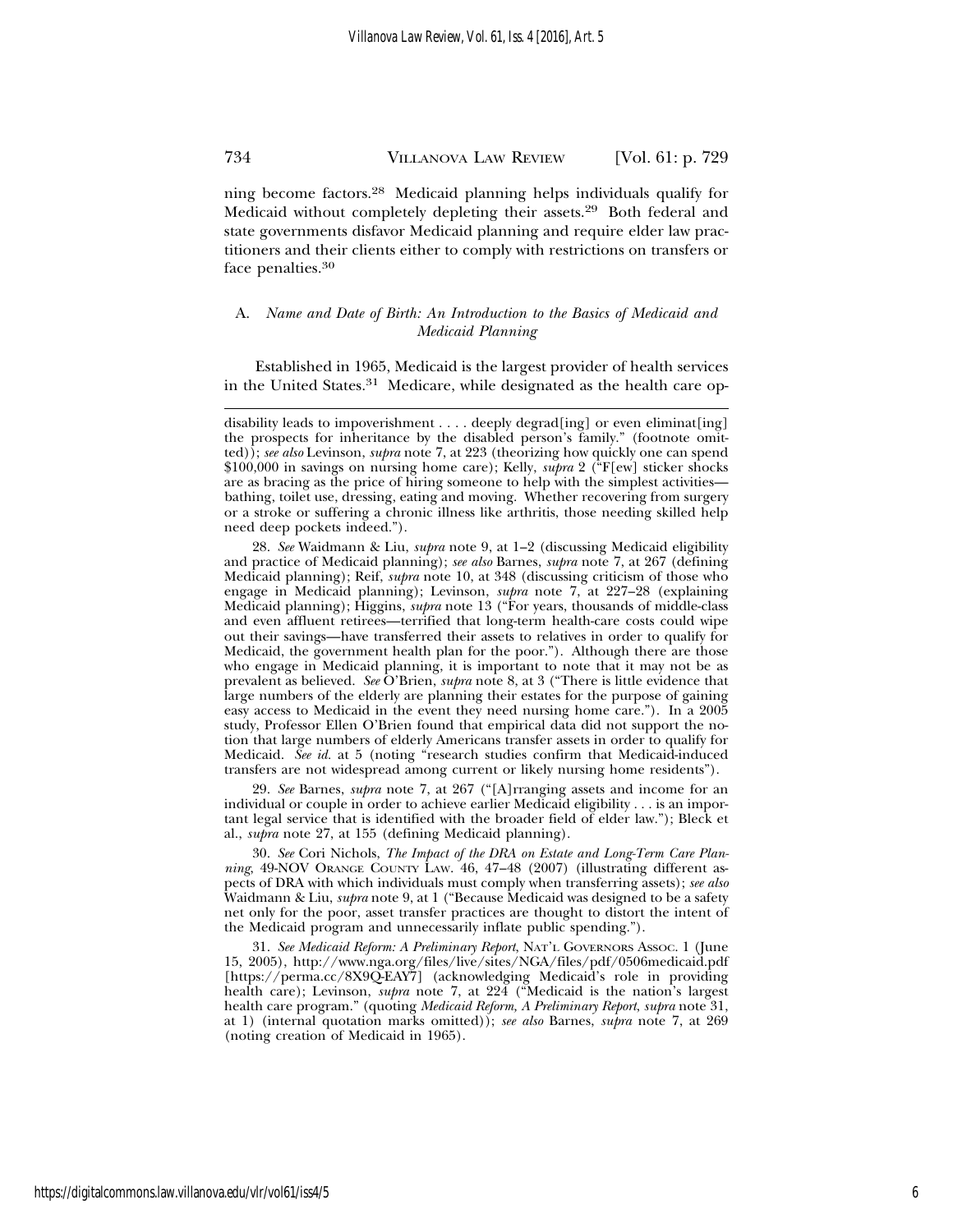tion for older Americans, does not cover the cost of long-term care.32 Medicaid, however, does cover long-term care.33

#### 1. *Qualifying for Medicaid in Pennsylvania*

Medicaid is jointly run by the federal government and the states.<sup>34</sup> Although states can create their own requirements for Medicaid eligibility, their regulations must comply with federal guidelines.<sup>35</sup> In addition, state Medicaid regulations cannot be more restrictive than federal standards.36 The Centers for Medicare and Medicaid Services provide states with a *State Medicaid Manual* to "assist[ ] states in interpreting the complex labyrinth of statutory and regulatory requirements that govern receipt of Medicare and Medicaid benefits."37

<sup>32.</sup> *See* Reif, *supra* note 10, at 344 ("Medicaid is the only federal government program that pays for long-term nursing home care."); *see also* Barnes, *supra* note 7, at 269 (describing Medicare as "a program of health care services for elderly and long-term disabled people"). Although this Casebrief focuses on long-term care in nursing homes, individuals can also receive care in the community, meaning the home, either from health care professionals or family members. *See* Bleck, et al., *supra* note 27, at 159–60 (discussing long-term care found in individuals' homes); *see also* Williams, Rosen & O'Malley, *supra* note 2, at 12 (recounting how nursing home resident received care at home prior to stay in nursing home).

<sup>33.</sup> *See* Barnes, *supra* note 7, at 266 ("The basic federal rules of the program require the states to cover institutional care, such as long-term care nursing home services for a restricted group of eligible people."); *see also* Stephen A. Moses, *The Brave New World of Long-Term Care*, 21 NOTRE DAME J.L. ETHICS & PUB. POL'Y 561, 562 (2007) (describing federal government's involvement in paying for long-term care through Medicaid).

<sup>34.</sup> *See* Levinson, *supra* note 7, at 225 (noting Medicaid's status as jointly run).

<sup>35.</sup> *See id.* ("The federal government provides general guidelines for the states to follow, but actual requirements vary from state to state." (citing U.S. DEP'T OF HEALTH & HUMAN SERVS. ET AL., MEDICAID AT-A-GLANCE 2005: A MEDICAID INFOR-MATION SOURCE 1, http:// www.cms.hhs.gov/MedicaidGenInfo/Downloads/MedicaidAtAGlance2005.pdf [https://perma.cc/B2UW-JHYP])); *see also* Reif, *supra* note 10, at 344 ("The federal government shares the cost of the Medicaid program with the states, who must ensure their programs comply with federal Medicaid requirements and regulations." (footnote omitted) (citing 42 U.S.C.A. § 1396a (West 2009); Atkins v. Rivera, 477 U.S. 154, 157 (1986))).

<sup>36.</sup> *See* Zahner v. Sec'y Pa. Dep't of Human Servs., 802 F.3d 497, 512 (3d Cir. 2015) (citing 42 U.S.C. § 1396a(a)(10)(C)(i)(III) (2012)) (stating "states may not create more restrictive requirements"); *see also* Geston v. Anderson, 729 F.3d 1077, 1085–86 (8th Cir. 2013) ("If the State's public policy requires it to count as resources certain annuities that federal law excludes from the scope of resources that may be considered in making eligibility determinations, then the State's methodology is more restrictive than the federal methodology." (citing 42 U.S.C.  $\S\S 1396a(a)(10)(C)(i), (r)(2)(B)) (2012))$ .

<sup>37.</sup> *See Zahner*, 802 F.3d at 501 (noting states receive guidance from federal government); *see also generally* CTRS. FOR MEDICARE AND MEDICAID SERVS., *The State Medicaid Manual*, https://www.cms.gov/Regulations-and-Guidance/Guidance/ Manuals/Paper-Based-Manuals-Items/CMS021927.html?DLPage=1&DLEntries=10 &DLSort=0&DLSortDir=ascending [https://perma.cc/Q3ZS-T2GB] (last visited Oct. 18, 2016) [hereinafter *State Medicaid Manual*].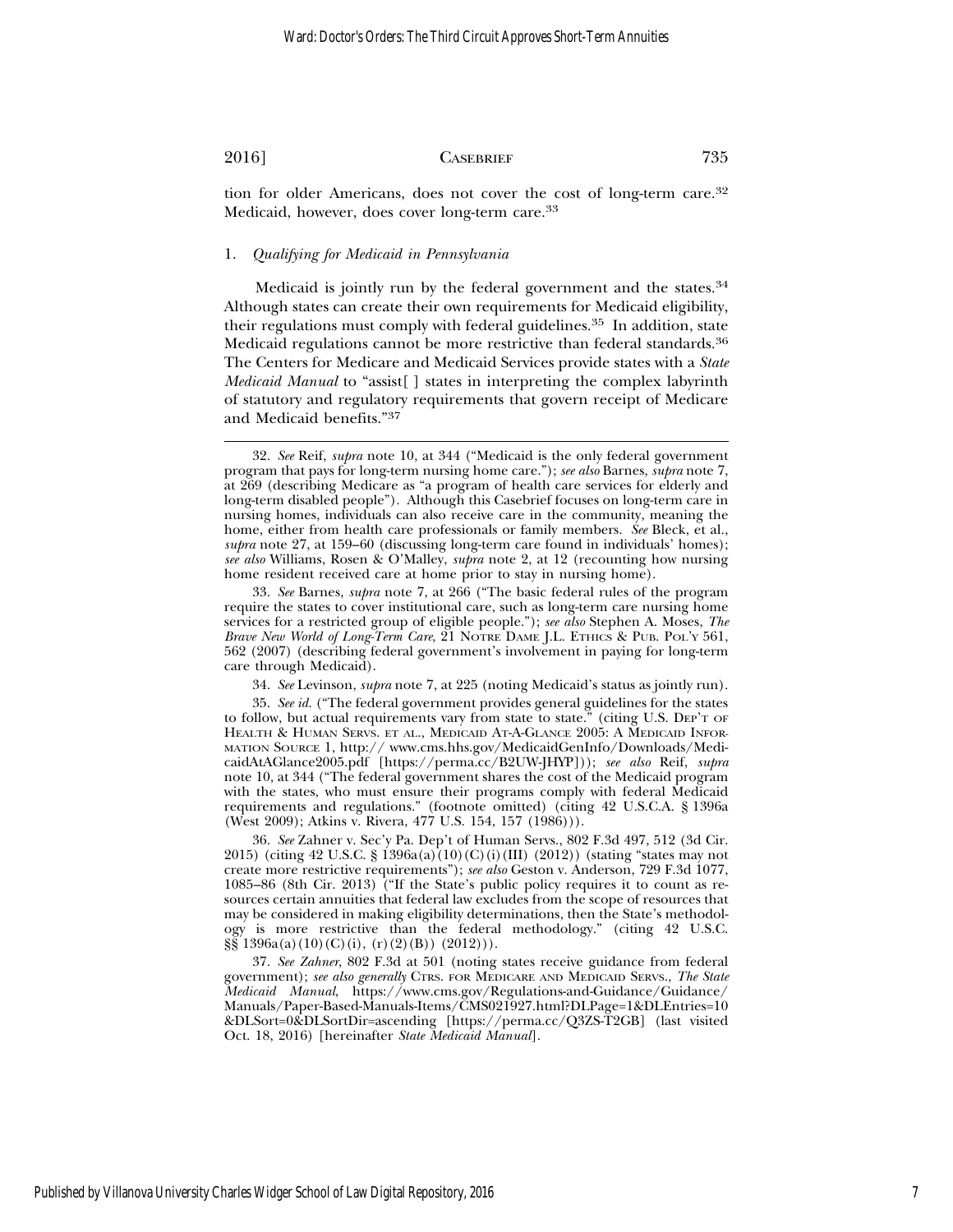To qualify for Medicaid, individuals and, if married, their spouses, must meet certain income and resource thresholds.38 Individuals may be "categorically needy" or "medically needy."39 "Categorically needy persons [are] defined as those with incomes low enough to qualify them for government income assistance . . . . [while] [m]edically needy people [are those] who would be eligible for Medicaid but for the fact that their income or property exceeds financial guidelines."40 For the medically needy, health care costs are counted against their excess income.<sup>41</sup>

In Pennsylvania, individuals must meet both "financial and non-financial eligibility requirements."42 The Pennsylvania Department of Human Services (DHS), the agency responsible for running Pennsylvania's Medicaid program, asks whether an individual (1) is "a U.S. citizen or a qualified non-citizen" and "a resident of Pennsylvania," (2) "ha[s] a Social Security number," and  $(3)$  is "medically need[y]."<sup>43</sup>

40. *See* 42 U.S.C. § 1396a(a)(10)(A) (describing who qualifies for Medicaid because of their financial situations); Barnes*, supra* note 7, at 270 (footnotes omitted) (explaining who is categorically eligible for Medicaid); *see also* 1 Joan M. Krauskopf, et al., ELDERLAW ADVOC. AGING § 11.14 (2d ed. Westlaw 2015) (database updated Nov. 2015) ("The medically needy are those individuals whose income exceeds the levels allowed for the cash assistance programs (SSI or AFDC), but is insufficient to meet the cost of necessary medical services."); Spero, *supra* note 39, at 1 (defining "categorically needy" and "medically needy").

41. *See* Barnes*, supra* note 7, at 270 (explaining that eligibility results from "incurring health and long-term care costs"); *see also* Krauskopf, *supra* note 40 (discussing how "individuals are allowed to 'spend-down' their excess income to the level at which they qualify for Medicaid benefits").

42. *See Medical Assistance and Payment of Long Term Care Services*, PA. DEP'T OF HUMAN SERVS., http://www.dhs.pa.gov/citizens/longtermcareservices/medicalas sistanceandpaymentoflongtermcareservices/#.Vp1UIK88KK0 [https://perma.cc/ QTQ9-TPYM] (last visited Oct. 8, 2016) [hereinafter *Long-Term Care Requirements*] (listing Medicaid requirements for Pennsylvania residents). The Pennsylvania Department of Human Services (DHS) publishes Medicaid eligibility requirements in their *Long-Term Care Handbook*. *See generally* PA. DEP'T OF HUMAN SERVS., *Long-Term Care Handbook*, *available at* http://services.dpw.state.pa.us/oimpolicymanuals/ltc/ Long-Term\_Care\_Handbook.htm [https://perma.cc/2Z79-E38V] [hereinafter *Long-Term Care Handbook*].

43. *See Long-Term Care Requirements*, *supra* note 42 (listing non-financial eligibility requirements). To be considered medically needy, an individual must have a doctor "complete a form telling [DHS] of the medical need." *See id.* (detailing medically-needy requirement). The DHS will then review the individual's need to determine eligibility for long-term care. *See id.* (describing DHS's process for determining medical need).

<sup>38.</sup> *See* Levinson, *supra* note 7, at 225–28 (discussing Medicaid requirements); *see also* Barnes, *supra* note 7, at 266 ("[T]he general policy of the United States continues to be: Government funds will not be expended for long-term care costs for those who do not meet poverty eligibility limits.").

<sup>39.</sup> *See* Barnes, *supra* note 7, at 270 (establishing two types of need requirements); *see also* Spero, *Asset Protection: Legal Planning, Strategies, and Forms* ¶ 14.03 (2d ed. Westlaw 2016) ("Two categories of individuals generally are eligible to receive Medicaid: the categorically needy and the medically needy.").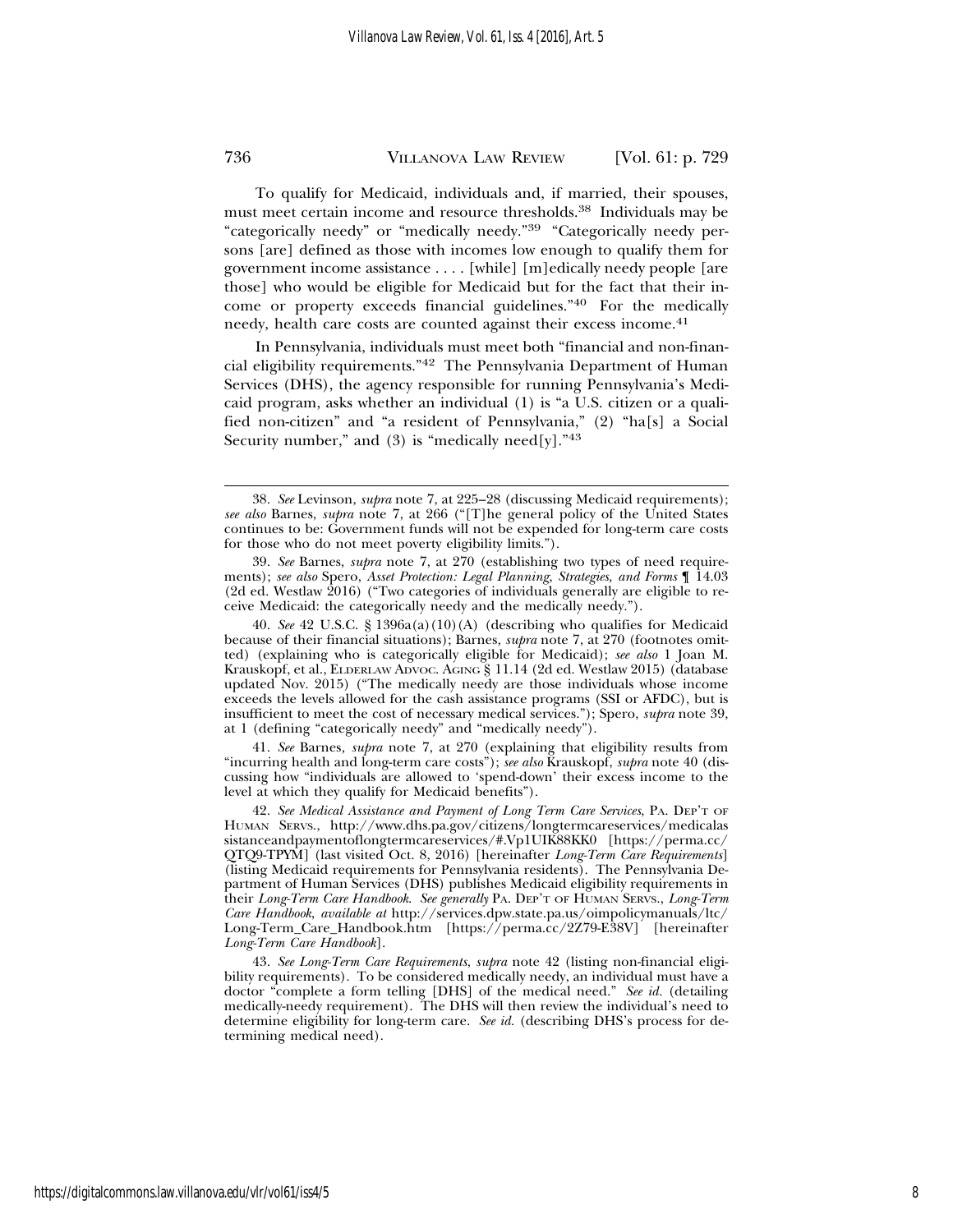Pennsylvania's financial eligibility requirements focus on an individual's income and other resources.<sup>44</sup> Income can be calculated from various sources, such as Social Security or "withdrawals" from an Individual Retirement Account (IRA).45 An individual's income cannot exceed "300% of the Federal Benefit Rate," which is currently \$733.00 per month.46 If a medically-needy individual's income exceeds the income limit, he or she can still qualify for assistance by deducting the cost of longterm care "to reduce [his or her] monthly income."47 Aside from a government-specified monthly personal allowance, all of an individual's income must go toward paying for nursing home care, with Medicaid picking up the residual cost.48

Pennsylvania also considers an individual's other resources to determine Medicaid eligibility, including "[b]ank accounts[,] [s]tocks," and "IRA  $\lceil$  ] accounts."<sup>49</sup> Individuals with income below 300% of the Federal Benefit Rate cannot have more than \$2,000 in resources.<sup>50</sup> For those with income above 300% of the Federal Benefit Rate, the resource limit is \$2,400.51 Additionally, Pennsylvania has special rules for married individuals seeking Medicaid assistance in order to avoid impoverishing the "community spouse"—the spouse not seeking nursing home care and thereby remaining in the community.<sup>52</sup>

47. *See Long-Term Care Requirements*, *supra* note 42 (detailing income requirements for medically needy).

48. *See* Reif, *supra* note 10, at 345 (discussing senior citizen's contribution to nursing home costs).

49. *See Long-Term Care Requirements*, *supra* note 42 (listing what Pennsylvania considers resources). Pennsylvania also counts "bonds and mutual funds," "Keogh accounts," "non-resident[ial] property," and the "cash value of life insurance [policies]" that exceed \$1,500. *See id.* An individual's home does not count as a resource if it is "less than or equal to \$525,000." *See id.* (stating exclusion of home as resource if valued at \$525,000 or less). For a home to be excluded, Pennsylvania also requires that the individual plans "to return to the home or [is] residing in the home," or that the individual's "spouse or dependent resides in the home." *See id.* Additionally, an individual's motor vehicle, burial space, and burial funds are also excluded. *See id.* (listing what is not counted as resource).

50. *See id.* (stating resource limit).

51. *See id.* (stating resource limit).

52. *See id.* (stating requirements for married persons seeking long-term assistance). In Pennsylvania, there is no limit on community spouses' income because they are "not required to pay for the institutionalized spouse's long term care services." *See id.* (reciting income rule for community spouses). Additionally, the state considers the spouse using long-term care and the community spouse's re-

<sup>44.</sup> *See id.* (listing Pennsylvania's financial eligibility factors).

<sup>45.</sup> *See id.* (listing what DHS considers income for determining Medicaid eligibility). Pennsylvania also considers "[p]ensions[,] [i]nterest and dividends from savings and investments," and "[r]ental [i]ncome." *See id.*

<sup>46.</sup> *See id.* (declaring Pennsylvania's income limit). For 2016, the Federal Benefit Rate is \$733 per month, meaning individuals in Pennsylvania can have an income as high as \$2,199 per month to be considered financially eligible for Medicaid. *See SSI Federal Payment Amounts for 2016*, SOC. SEC. ADMIN., https:// www.ssa.gov/oact/cola/SSI.html [https://perma.cc/CB6B-63RB] (last visited Oct. 8, 2016) (stating Federal Benefit Rate for 2016).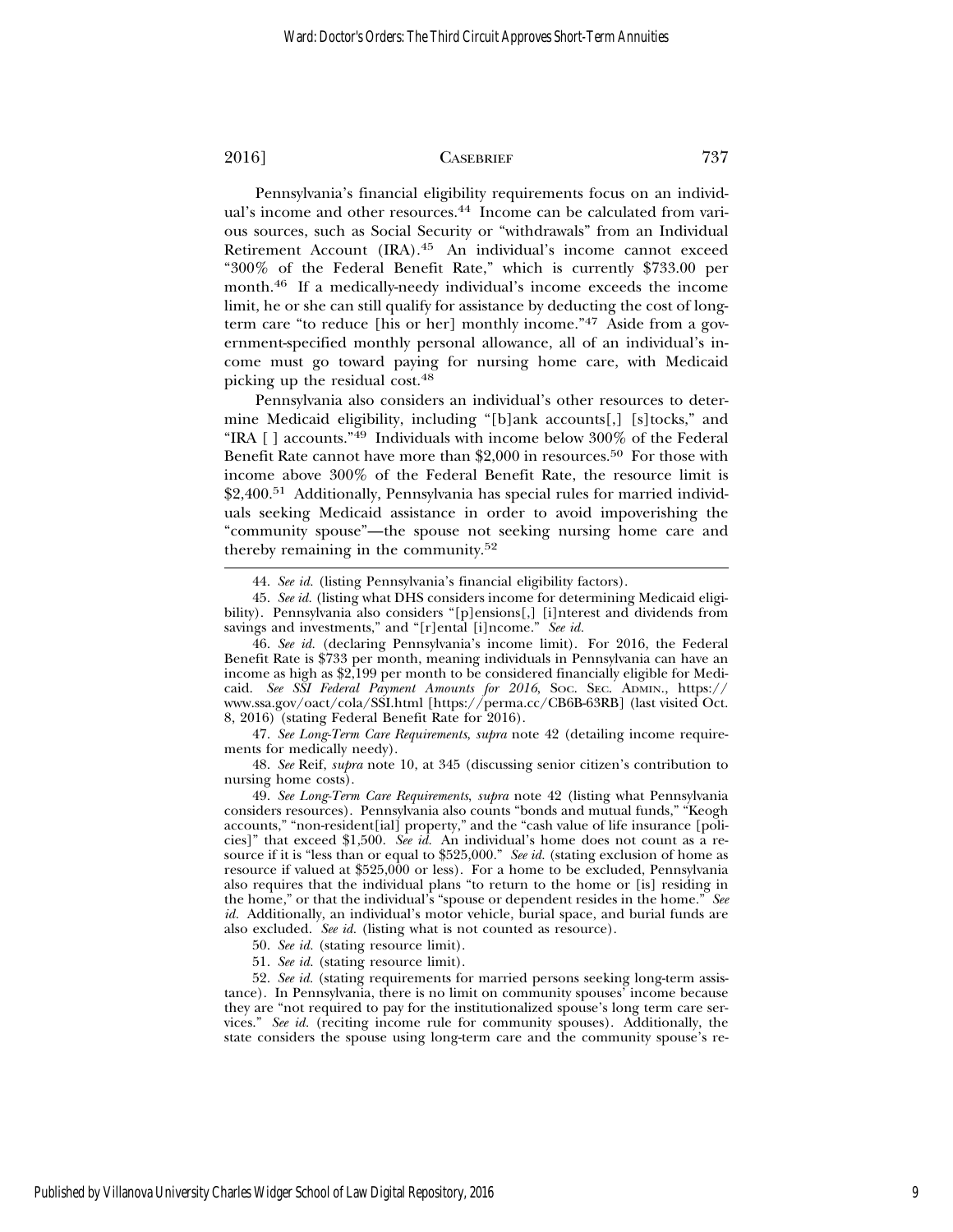#### 2. *Medicaid Planning*

For individuals whose financial situation does not automatically qualify them for Medicaid, becoming eligible requires planning and depleting resources.53 To become eligible, individuals can take multiple steps.54 They can spend all of their resources, whether on home improvements or a luxury vehicle.55 If individuals do not want to spend all of their resources, they can also transfer them away by undertaking Medicaid planning.<sup>56</sup>

Medicaid planning is a skill, which is why individuals often seek the help of attorneys.<sup>57</sup> Although individuals can transfer resources away, through either gifts or financial instruments, the government imposes lim-

54. *See* Higgins, *supra* note 13 (explaining "[h]ow to [i]mpoverish [y]ourself"); *see also* Barnes, *supra* note 7, at 283–89 (discussing ways individuals can transfer assets); Reif, *supra* note 10, at 340–42 (providing examples of how individuals may shed resources).

55. *See* Higgins, *supra* note 13 ("[T]he strategy is to spend on assets that generally aren't counted . . . in determining eligibility. So people buy a new car. They pay down their home mortgage or they remodel their home."); *see also* Barnes, *supra* note 7, at 288 (commenting that people will spend money to "acquire or improve an exempt asset"); Reif, *supra* note 10, at 341 (hypothesizing about senior citizen who purchased luxury vehicle and renovated kitchen to become eligible for Medicaid).

56. *See* Barnes, *supra* note 7, at 292–93 (describing use of annuities in Medicaid planning); Levinson, *supra* note 7, at 228 ("While there are many Medicaid planning techniques available, one of the most common asset-protection techniques is purchasing certain types of annuities to convert otherwise countable resources into income." (internal quotation marks omitted) (citing Higgins, *supra* note 13, at D2)).

57. *See* Barnes, *supra* note 7, at 267 (stating how Medicaid planning is subset of elder law practice); *see also* Jeffrey Marshall, *Three Ways to Protect Your Assets from Nursing Home Costs*, MARSHALL, PARKER & WEBER, LLC (July 17, 2013), http:// www.paelderlaw.com/three-ways-to-protect-your-assets-from-nursing-home-costs/ [https://perma.cc/4KRP-YWVX] (explaining how elder law attorney can help with Medicaid planning).

sources together. *See id.* (discussing resource limit for married individuals). Pennsylvania also allows the community spouse to keep one-half of the couple's resources, so long as the amount does not exceed that maximum amount set by the state. *See id.* (discussing resource limit for married individuals). Pennsylvania allowed community spouses to keep up to \$119,200 in resources in 2016. *See Long-Term Care Handbook*, *supra* note 42, at ch. 440, app. A (listing Pennsylvania's allowance for community spouses); *see also 2016 SSI and Spousal Impoverishment Standards*, MEDICAID, https://www.medicaid.gov/medicaid-chip-program-information/by-topics/eligibility/downloads/2016-ssi-and-spousal-impoverishment-standards.pdf [https://perma.cc/3FN9-6MFY] (listing federal spousal impoverishment limits for 2016).

<sup>53.</sup> *See, e.g.*, Barnes, *supra* note 7, at 267 (describing Medicaid planning); Levinson, *supra* note 7, at 227 ("[S]ome people are employing attorneys to help them plan ahead and transfer their assets properly so that they can qualify for Medicaid benefits without losing their life savings. Many techniques exist for people to protect their assets and still receive Medicaid benefits." (footnotes omitted)); Waidmann & Liu, *supra* note 9, at 1 (implying that individuals "find ways to shelter any assets" to qualify for Medicaid).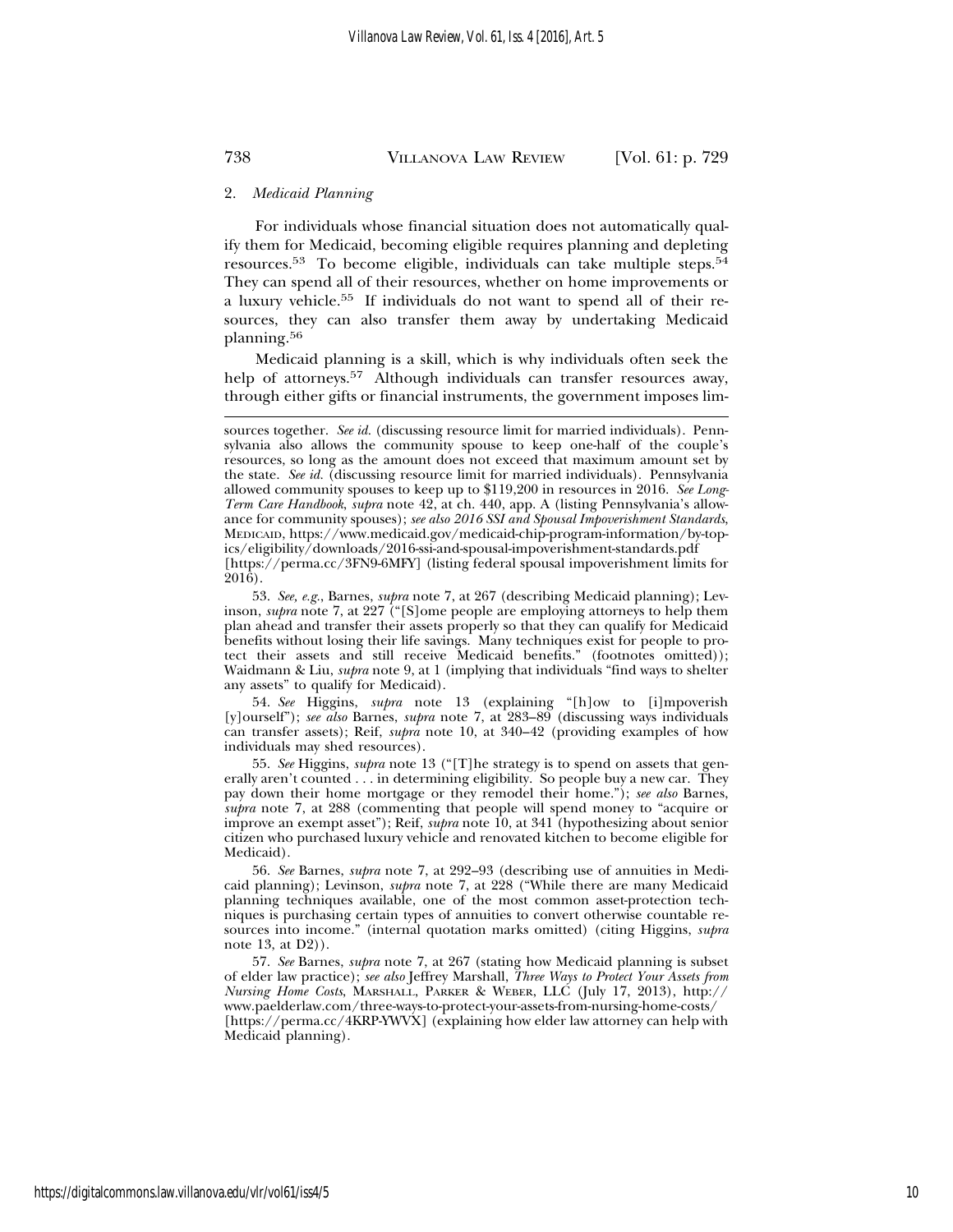its on how much individuals can transfer without facing penalties.58 In Pennsylvania, the DHS reviews all assets transferred within the *look-back period*, the sixty months prior to an individual qualifying for Medicaid.<sup>59</sup> If a transaction is found to be less than fair market value (FMV), the DHS will levy a penalty on the individual. $60$  To determine the penalty, the DHS divides the asset's uncompensated value (FMV minus the amount received) by the "average daily [cost] for [long-term] care services."61 The DHS then imposes the penalty on an individual's first day of eligibility and "will not pay for long-term care services [during the penalty period]."<sup>62</sup>

#### B. *Past Treatment: Congress Tries to Limit Medicaid Eligibility with the Deficit Reduction Act of 2005*

Congress passed the DRA in 2005.63 Aimed at closing "loopholes" in the Medicaid statute, the DRA had a significant impact on Medicaid planning.64 First, the DRA instituted fractional periods of ineligibility for indi-

60. *See Long-Term Care Requirements*, *supra* note 42 ("If FMV is not received, a period of ineligibility, known as a penalty period, is established."); *see also* Levinson, *supra* note 7, at 227 (noting imposition of penalties for transfers of resources "at less than fair market value").

61. *See Long-Term Care Requirements*, *supra* note 42 (reciting calculation of penalty period); *see also* Levinson, *supra* note 7, at 227 (discussing how penalty is determined).

62. *See Long-Term Care Requirements*, *supra* note 42 (announcing imposition of penalty on individual).

63. *See generally* Deficit Reduction Act of 2005, Pub. L. No. 109-71, 120 Stat. 4; *see also* Moses, *supra* note 33, at 565 (referencing passage of DRA); Nichols, *supra* note 30, at 46 (referencing DRA); Reif, *supra* note 10, at 347 (examining passage of DRA).

64. *See* Nichols, *supra* note 30, at 46 ("The DRA aims to reduce government spending by cutting federal funding of the Medicaid program and tighten Medicaid's long-term care eligibility requirements."). When President George W. Bush signed the DRA into law, he mentioned how the bill was a reaction to people abusing Medicaid. *See* Reif, *supra* note 10, at 347 ("The bill tightens the loopholes that allowed people to game the system by transferring assets to their children so they can qualify for Medicaid benefits." (quoting President George W. Bush, Remarks on Signing the Deficit Reduction Act of 2005 (Feb. 8, 2006), *available at*

<sup>58.</sup> *See* Barnes, *supra* note 7, at 284 (discussing ineligibility when transfers are "less than fair market value"); *see also* 42 U.S.C. § 1396p(c) (2012) (outlining which transfers of assets affect eligibility and which transfers do not); Marcus, *supra* note 15, at 24–26 (explaining exceptions to Medicaid's rules on transfers of assets); Levinson, *supra* note 7, at 227 (summarizing Medicaid penalty rules).

<sup>59.</sup> *See Long-Term Care Requirements*, *supra* note 42 (requiring look-back period for asset transfers); *see also* Barnes, *supra* note 7, at 284–85 (discussing look-back period); Bleck, Isenhour & Miller, *supra* note 27, at 170 (discussing imposition of penalty as result of transfers made during look-back period); Levinson, *supra* note 7, at 227–28 (discussing look back-period and penalties created by DRA). As of 2005, a look back period of sixty months is required. *See* Levinson, *supra* note 7, at 228 (noting DRA increased look-back period to five years). Gifts made before the look-back period are not subject to penalty. *See* Bleck, Isenhour & Miller, *supra* note 27, at 172 (explaining how gifts made before look back period are not penalized); Levinson, *supra* note 7, at 228 (stating penalty period will apply to transfers made within look-back period).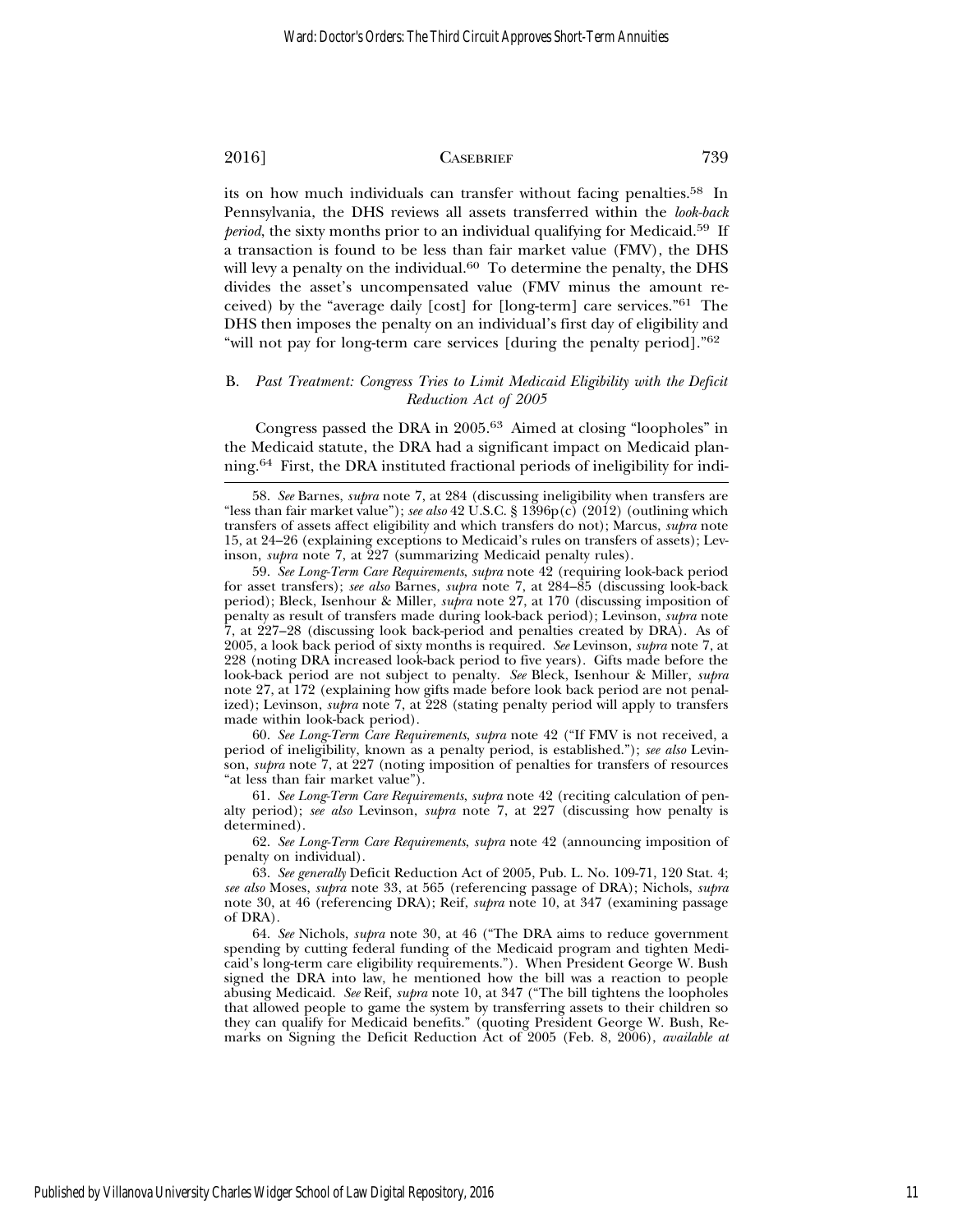viduals who made small transfers of assets.<sup>65</sup> Under the DRA, each small transfer is combined to create a larger, cumulative penalty.66 It also expanded the look-back period from "three years to five years," making the timing of asset transfers even more important.<sup>67</sup> Transfers made during the look-back period for less than FMV are assessed for a penalty.68 In addition, the DRA changed the time at which a penalty period begins, "mak[ing] it harder for a Medicaid applicant to transfer assets and qualify for Medicaid."69 Rather than running the penalty clock as soon as a transfer is made, the penalty period begins when an individual, after depleting all of his or her assets first, applies for Medicaid.70 Therefore, individuals may find themselves unable to pay for care during a penalty period.<sup>71</sup>

Regarding resources, homes remain an exempt asset in determining Medicaid eligibility, but the exemption is not limitless.72 Individuals with "homes with more than \$500,000 . . . in equity" cannot receive Medicaid benefits, but "[s]tates can elect to increase that amount up to \$750,000."73

68. *See id.* at 47 ("Medicaid reviews any asset transfers at less than fair market value (divesting assets, giving cash gifts or transferring mortgage titles to family) prior to application for Medicaid benefits in order to determine eligibility."); *see also* Reif, *supra* note 10, at 355 (discussing how penalty period is determined). For discussion of how Pennsylvania uses the look-back period and determines the penalty period, see *supra* notes 59–62 and accompanying text.

69. *See* Reif, *supra* note 10, at 352 (citing Jason Frank, *The Case for Asset Protection*, 205 ELDER L. ADVISORY 1, 3–4 (2008)) (discussing impact of new start date for penalty periods); *see also* Nichols, *supra* note 30, at 47 (discussing new start date of penalty).

70. *See* Reif, *supra* note 10, at 352 (examining change in imposition of penalty period); *see also* Nichols, *supra* note 30, at 47 (noting when penalty period begins for Medicaid applicants); Carlson, *supra* 15, at 1308 ("Formerly, the penalty period began to run when the transfer was made, but the new provisions dictate that the penalty period in most cases will not begin until the individual would otherwise be eligible for Medicaid." (footnote omitted) (citing  $42$  U.S.C. §  $1396p(c)(1)(D))$ ).

71. *See* Nichols, *supra* note 30, at 47 (stating new look-back period "may cause individuals to be in a penalty period without benefits or money to pay for their care"); *see also* Carlson, *supra* note 15, at 1311 (noting how individuals who cannot pay for their long-term care "may face eviction"); *Medicaid Planning Guide*, *supra* note 12 (discussing how individuals must be wary of gifting assets during look-back period).

72. *See* Nichols, *supra* note 30, at 47 (discussing limit on protection of home equity); *see also* Levinson, *supra* note 7, at 225 (noting how individual's house does not count when determining Medicaid eligibility).

73. Nichols, *supra* note 30, at 47 (discussing home equity limit); *Transfers of Assets in Medicaid Program*, CTRS. FOR MEDICARE AND MEDICAID SERVS. (Jan. 8, 2008),

http://www.presidency.ucsb.edu/ws/?pid=65171 [https://perma.cc/PN2Y-RN  $7H\hat{J}$ )).

<sup>65.</sup> *See* Nichols, *supra* note 30, at 47 (stating states "must [ ] apply partial months of ineligibility"); Reif, *supra* note 10, at 357–58 (describing "fractional" penalty periods).

<sup>66.</sup> *See* 42 U.S.C. §§ 1396p(c)(1)(E)(i)–(iv) (2012); *see also* Nichols, *supra* note 30, at 47 (explaining how fractional penalty periods are applied); Reif, *supra* note 10, at 358 (illustrating how penalty periods are combined into single period).

<sup>67.</sup> *See* Nichols, *supra* note 30, at 47 (discussing extension of look-back period under DRA).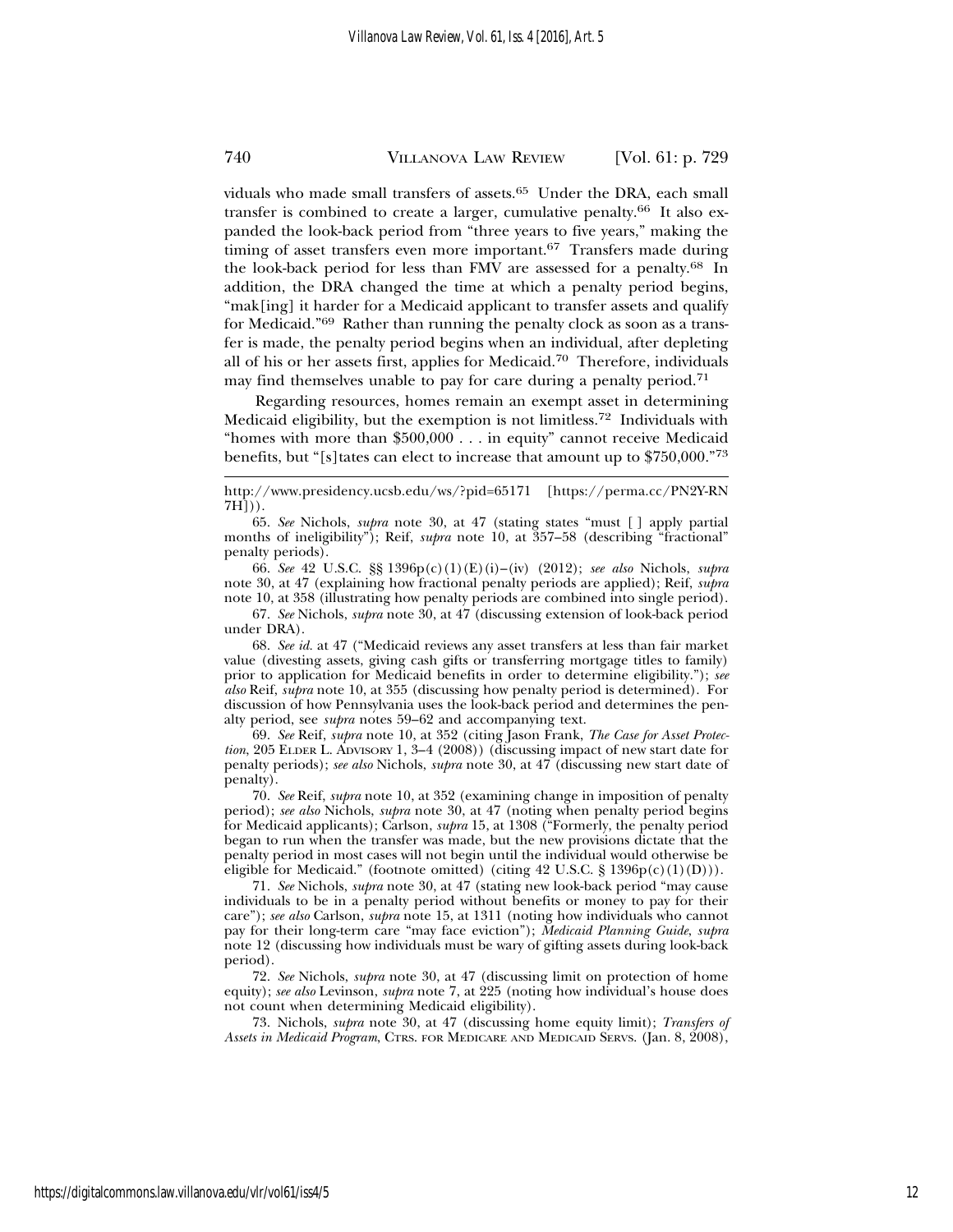The DRA also limited the use of annuities in Medicaid planning, allowing only qualified annuities to receive protection under a safe harbor provision.<sup>74</sup>

#### C. *Reason for Appointment: The Use of Annuities in Medicaid Planning*

Although individuals have various options when it comes to planning, annuities are a popular tool used by practitioners and their clients.75 Annuities rose in popularity after Congress "curtailed the use of trusts in Medicaid planning."76 When individuals purchase annuities, they "pay[ ] a sum of money in exchange for a promise that payments will be made to [them] on an agreed upon schedule and rate."77

In order for individuals to use annuities in Medicaid planning, they must be DRA-compliant.<sup>78</sup> For an annuity to be exempt from counting as

https://www.cms.gov/regulations-and-guidance/legislation/deficitreductionact/ downloads/toabackgrounder.pdf [https://perma.cc/T7ZZ-UXRR] [hereinafter *CMS Transfer of Assets*] (discussing DRA exception for homes). In Pennsylvania, the limit is \$525,000. *See Long-Term Care Requirements*, *supra* note 42 (declaring home equity limit for Pennsylvania applicants).

74. *See* Nichols, *supra* note 30, at 47 ("Prior to the DRA, individuals were able to 'protect assets' via commercial annuities.").

75. *See* Barnes, *supra* note 7, at 292 (asserting "sale[s] of annuities [have] increased" since trusts became harder to use in Medicaid planning); *see also* Marshall, *supra* note 57 (illustrating how annuities are used in planning).

76. *See* Barnes, *supra* note 7, at 285–86, 292 (citing John M. Broderick, Note, *To Transfer or Not to Transfer: Congress Failed to Stiffen Penalties for Medicaid Estate Planning, but Should the Practice Continue?*, 6 ELDER L.J. 257, 265 (1998)) (comparing congressional action against use of trusts and rise in popularity of annuities). *Black's Law Dictionary* defines "trust" as the following:

1. The right, enforceable solely in equity, to the beneficial enjoyment of property to which another person holds the legal title; a property interest held by one person (the *trustee*) at the request of another (the *settlor*) for the benefit of a third party (the *beneficiary*). For a trust to be valid, it must involve specific property, reflect the settlor's intent, and be created for a lawful purpose . . . . 2. A fiduciary relationship regarding property and charging the person with title to the property with equitable duties to deal with it for another's benefit; the confidence placed in a trustee, together with the trustee's obligations toward the property and the beneficiary. A trust arises as a result of a manifestation of an intention to create it.

BLACK'S LAW DICTIONARY 1740 (10th ed. 2014). Congress first restricted the use of trusts with respect to Medicaid planning in 1985 with the Consolidated Omnibus Budget Reconciliation Act (COBRA). *See* Barnes, *supra* note 7, at 285 (summarizing changes in trust policy). Previously, assets held in a trust did not impact an individual's Medicaid eligibility. *See id.* (considering use of trusts in Medicaid planning prior to 1985). In 1993, Congress further restricted the use of trusts by exempting only "irrevocable trust[s] from which the applicant cannot benefit" from counting as an available resource for purposes of Medicaid eligibility. *See id.* (citing 42 U.S.C. § 1396p(d)(3)(A)-(B) (2012)) (reporting 1993 changes to using trusts in Medicaid planning).

77. *See* Barnes, *supra* note 7, at 292 (defining annuity). See *supra* note 19 for the Supreme Court's definition of annuities.

78. *See* 42 U.S.C. §§ 1396p(c)(1)(F), (G)(ii) (outlining requirements for annuities); *see also* Zahner v. Sec'y Pa. Dep't of Human Servs., 802 F.3d 497, 501 (3d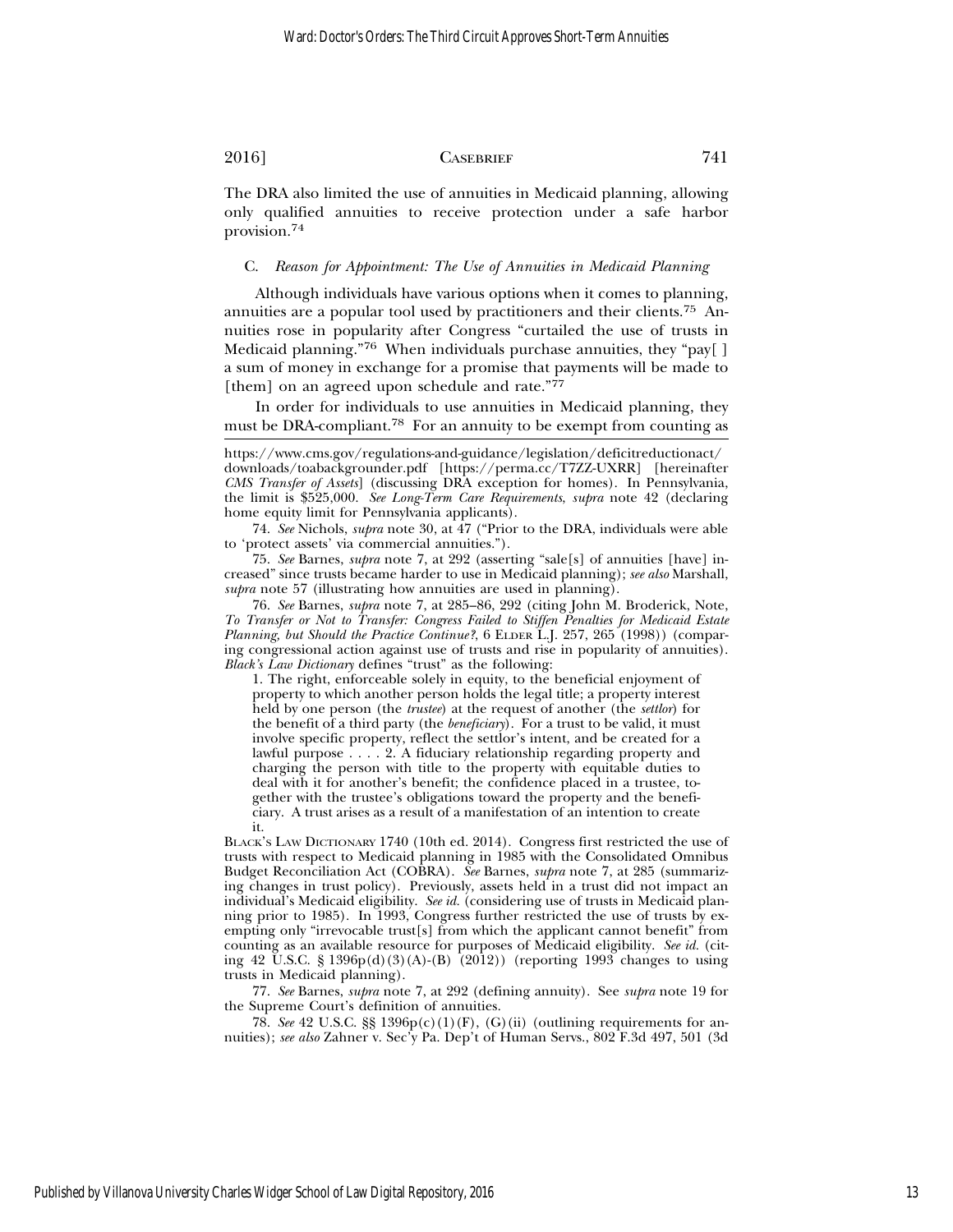a resource, it must: (1) be "irrevocable and non-assignable," (2) be "actuarially sound," (3) name the state as the "remainder beneficiary," and (4) be dispersed in equal payments.79 Transmittal 64 of the *State Medicaid Manual* provides guidance regarding annuities, noting that annuities are considered actuarially sound when "the expected return on the annuity is commensurate with a reasonable estimate for the life expectancy of the beneficiary."80 Annuities are not protected under the DRA's safe harbor provision if they are "trust-like."81

Annuities can be particularly "useful for married couples" seeking Medicaid assistance for the spouse using long-term care services.<sup>82</sup> Because the community spouse's income has no effect on the other spouse's eligibility, the community spouse can purchase an annuity using the couple's "excess funds."83 The annuity payments then count as the community spouse's income.84

Some individuals may also use annuities to take part in "half-a-loaf planning."85 In half-a-loaf planning, individuals gift half of their assets and "us[e] the remaining one-half to purchase a DRA compliant annuity."86 Individuals can then use the annuity payments "to pay for . . . nursing home care" during the penalty period caused by the gifts.87

Cir. 2015) ("The DRA establishes a four-part test for determining whether an annuity is included within the safe harbor and thus not counted as a resource.").

79. *See* 42 U.S.C.  $\S$  1396 $p(c)(1)(F)$ , (G)(ii) (outlining requirements for annuities); *see also Zahner*, 802 F.3d at 501 (3d Cir. 2015) (acknowledging DRA requirements).

80. *See* Jeffrey A. Marshall & Matthew J. Parker, *A Guide to Medicaid Annuities for Pennsylvania Lawyers*, PAANNUITY.COM 5, http://www.paannuity.com/pdf/ guide\_to\_dra\_annuities.pdf [https://perma.cc/CY2W-6XSC] (last updated Nov. 19, 2009) (quoting *State Medicaid Manual*, *supra* note 37, pt. III, § 3258.9B); *see generally State Medicaid Manual* §§ 3257–59, LAW OFFICES OF JOHN W. CALLINAN, www.eldercarelawyer.com/docs/transmittal64.docx [https://perma.cc/SM8R-Y87E] (last visited Oct. 25, 2016) [hereinafter Transmittal 64] (discussing use of annuities and trusts in regards to qualifying for Medicaid).

81. *See Zahner*, 802 F.3d at 510 (noting how Transmittal 64 disallows trust-like "annuit[ies] from protection in the [DRA's] safe harbor"); *see also* Transmittal 64, *supra* note 80, at § 3258.9B ("[T]he term 'trust' includes an annuity to the extent and in such manner as the Secretary specifies.").

82. *See* Marshall & Parker, *supra* note 80, at 10–11 (discussing planning options for married couples).

83. *See* Marshall, *supra* note 57 (presenting how community spouse can purchase annuity); *see also* Marshall & Parker, *supra* note 80, at 10 ("The purchase of a DRA annuity by a community spouse does [not] trigger a transfer penalty.").

84. *See* Marshall, *supra* note 57 (presenting purchase of annuity by community spouse).

85. *See* Jerold E. Rothkoff, *The* Zahner *Decision—Court Approves Use of Medicaid Compliant Annuities*, ROTHKOFF L. GRP. (Oct. 18, 2015), http://rothkofflaw.com/ the-zahner-decision-court-approves-use-of-medicaid-compliant-annuities/ [https:/ /perma.cc/ZQ3G-234U] (discussing "use of annuities" to engage in half-a-loaf planning); *see also* Barnes, *supra* note 7, at 286–87 (explaining half-a-loaf planning).

86. *See* Rothkoff, *supra* note 85 (describing half-a-loaf planning technique).

87. *See id.* (explaining annuities are used in half-a-loaf planning).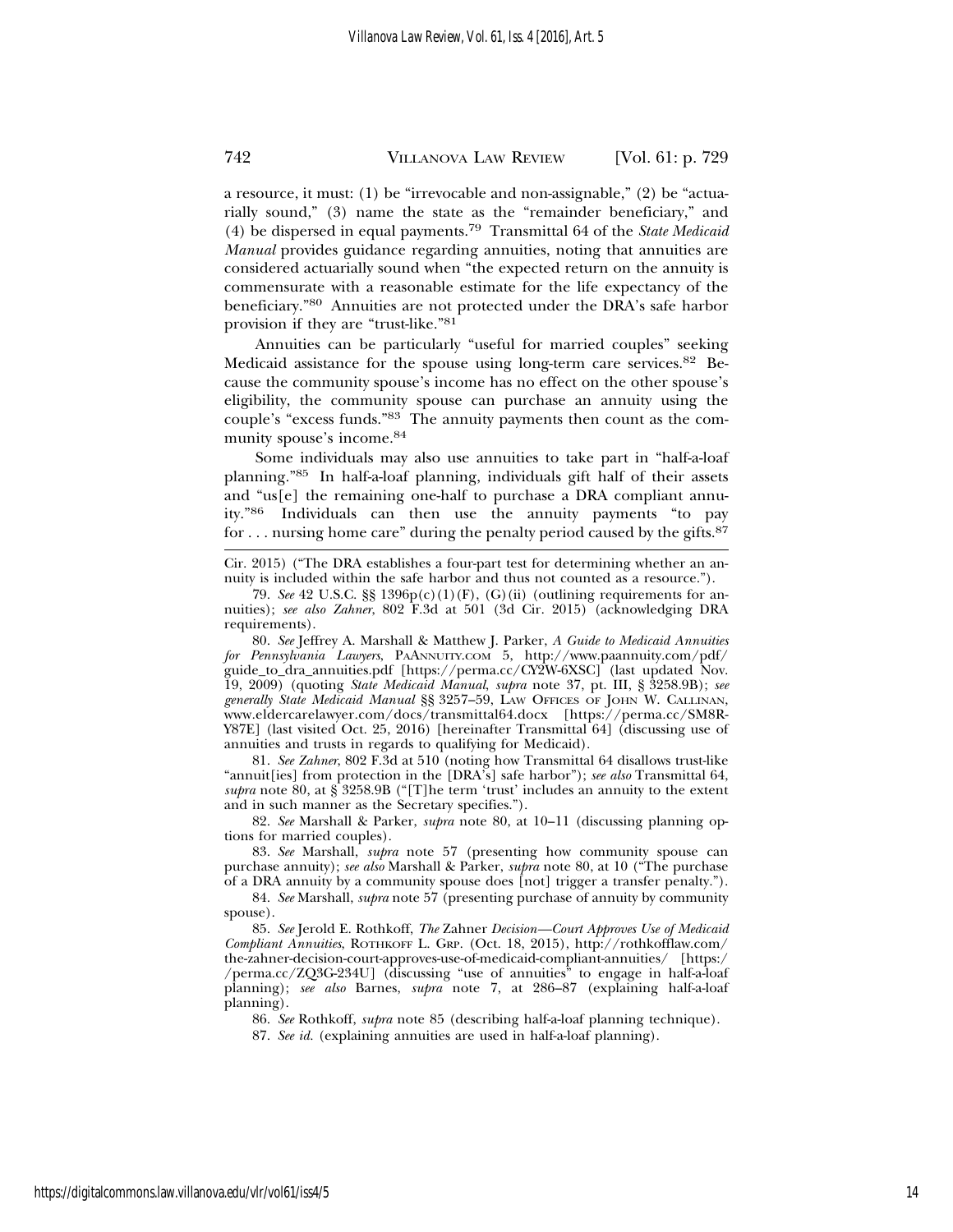Like Medicaid planning in general, states, including Pennsylvania, disfavor the use of annuities to prevent assets from factoring into an individual's eligibility for Medicaid.<sup>88</sup> The Third Circuit, along with other circuits, has found that annuities are protected and thus exempt under the DRA so long as they meet the applicable statutory requirements.<sup>89</sup> Further, although the Third Circuit has acknowledged loopholes in the Medicaid statute, the court has refused to bar the use of annuities in Medicaid planning, stating that Congress would have to make any changes to the law.90 The Third Circuit's position concerning whether to close Medicaid loopholes judicially is similar to that of the Eighth and Tenth Circuits, the only other circuit courts to consider the issue, which have also stated that Congress is responsible for closing loopholes regarding annuities in the Medicaid statute.<sup>91</sup>

#### III. THE EXAMINATION: THE THIRD CIRCUIT ACCEPTS THE USE OF SHORT-TERM ANNUITIES IN <sup>Z</sup>AHNER

In *Zahner*, the Third Circuit examined the use of annuities to prevent assets from factoring into Medicaid eligibility determinations.92 The court

88. *See* Marshall & Parker, *supra* note 80, at 10 (explaining DHS's plan "to treat community spouse annuities . . . as a resource"); Rothkoff, *supra* note 85 (noting DHS argued that half-a-loaf annuities were not DRA-compliant in *Zahner*).

<sup>89.</sup> *See* Zahner v. Sec'y Pa. Dep't of Human Servs., 802 F.3d 497, 509 (3d Cir. 2015) (stating "annuities are not barred from the safe harbor"); Weatherbee *ex rel.* Vecchio v. Richman, 351 F. App'x 786, 788 (3d Cir. 2009) (affirming district court's decision that state "improperly denied eligibility for Medicaid benefits" after factoring community spouse's annuity into eligibility decision); James v. Richman, 547 F.3d 214, 219 (3d Cir. 2008) ("We simply cannot allow a denial of eligibility if there is no statutory justification for that denial."); *see also* Geston v. Anderson, 729 F.3d 1077, 1085 (8th Cir. 2013) (holding that community spouse's "annuity [is] an uncountable stream of unearned income" and cannot be considered as resource in determining institutionalized spouse's Medicaid eligibility); Lopes v. Dep't of Soc. Servs., 696 F.3d 180, 188 (2d Cir. 2012) ("We therefore hold that the payment stream from a non-assignable annuity is not a resource for purposes of determining Medicaid eligibility."); Morris v. Okla. Dep't of Human Servs., 685 F.3d 925, 932–34 (10th Cir. 2012) (stating Congress has not closed loophole allowing for asset protection using annuities that may provide income to spouse).

<sup>90.</sup> *See Zahner*, 802 F.3d at 509 ("Although we are sympathetic to the concerns the dissent and DHS outline, Congress must resolve them."); *James*, 547 F.3d at 219 ("[W]e do not create rules based on our own sense of the ultimate purpose of the law being interpreted, but rather seek to implement the purpose of Congress as expressed in the text of the statutes it passed." (citing Rosenberg v. XM Ventures, 274 F.3d 137, 141 (3d Cir. 2011))).

<sup>91.</sup> *See Geston*, 729 F.3d at 1086 ("We see no warrant, however, to implement any of these measures through judicial decision under the current law and believe that the suggestions must be directed to the policymaking branches."); *Morris*, 685 F.3d at 928 ("Although we understand the district court's concerns regarding the exploitation of what can only be described as a loophole in the Medicaid statutes, we conclude that the problem can only be addressed by Congress.").

<sup>92.</sup> *See Zahner*, 802 F.3d at 499 (noting district court's holding and subsequent appeal).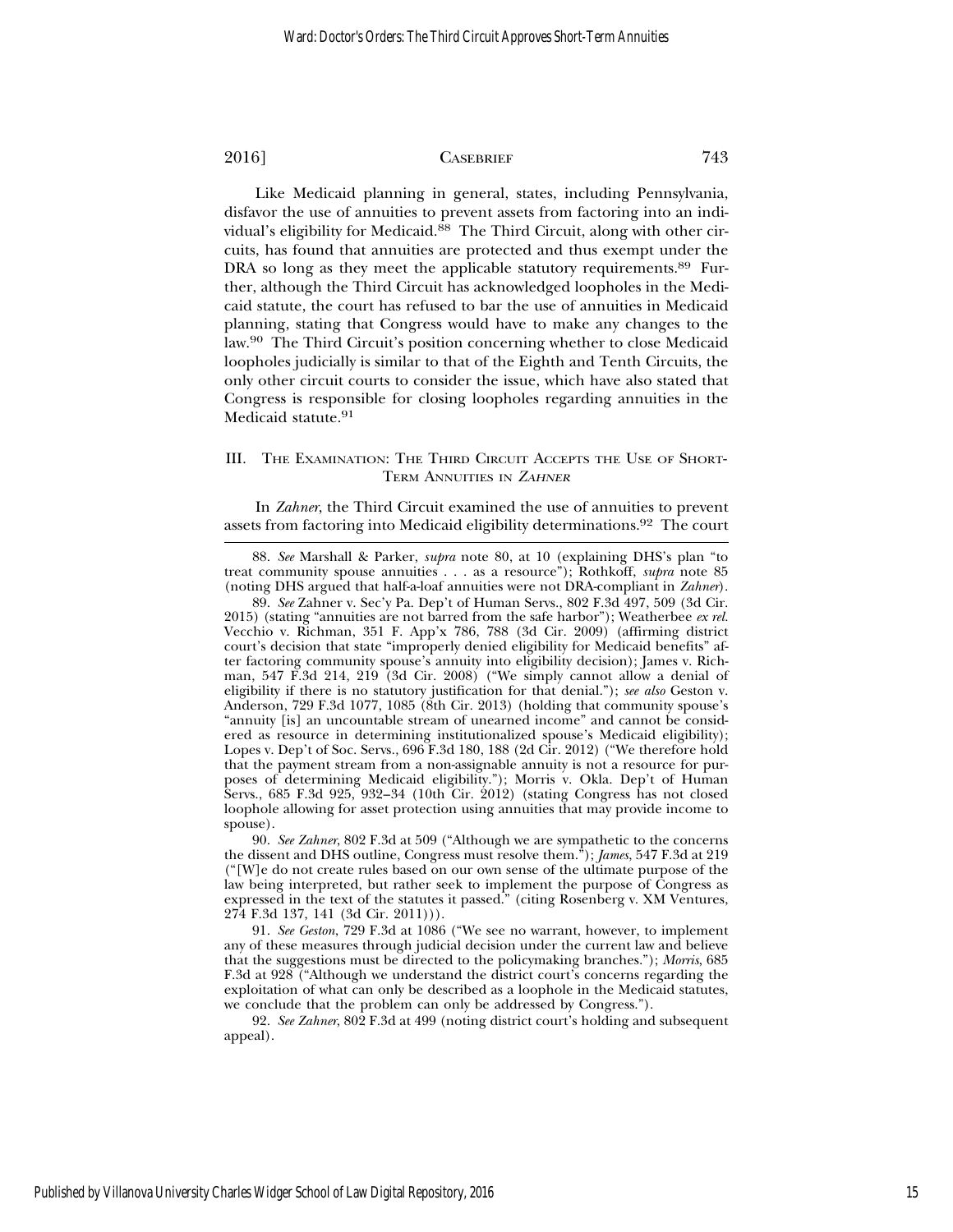determined that Pennsylvania could not bar the use of annuities and established that the short length of an annuity's term does not matter, approving the use of short-term annuities in Medicaid planning.93

#### A. *Taking Height and Weight: Background Facts and Procedure of* Zahner

Plaintiffs Donna Claypoole and Connie Sanner both took part in Medicaid planning to help pay for their long-term care.<sup>94</sup> In 2010, Mrs. Claypoole entered a nursing home while her husband "remained in their [shared] home."<sup>95</sup> Over a two-year span, the Claypooles made various gifts to their family members, which "total[ed] over \$100,000" and "result[ed] a period of Medicaid ineligibility" for Mrs. Claypoole.<sup>96</sup>

The Claypooles purchased two annuities, as well.<sup>97</sup> Mrs. Claypoole bought an annuity from ELCO Mutual Life & Annuity (ELCO) for "\$84,874.08 in return for monthly payments of \$6,100.22 for [fourteen] months."98 She purchased the annuity "to pay for [her] nursing home care" while she was ineligible for Medicaid due to her previous asset transfers.99 Her husband also purchased an annuity "for which he paid Met-Life \$45,000.00 in return for monthly payments of \$760.20 for five years."100 Further, "both [annuity] contracts contained anti-assignment provisions."<sup>101</sup>

95. *See Zahner*, 802 F.3d at 499 (discussing Claypoole's entry into nursing home). Because Mrs. Claypoole's husband remained in the home they shared, he is known as a community spouse. *See id.* (acknowledging Mr. Claypoole's status as community spouse).

96. *See Zahner*, 802 F.3d at 499 (explaining effect of gifts on Mrs. Claypoole's eligibility for Medicaid).

- 97. *See id.* (identifying Claypooles' purchase of annuities).
- 98. *See id.* (providing details of Mrs. Claypoole's annuity).

99. *See id.* (explaining Mrs. Claypoole's reasoning for purchasing ELCO annuity and planned use of monthly payments).

- 100. *See id.* (detailing Mr. Claypoole's annuity).
- 101. *See id.* (discussing specific provisions in annuities contracts).

<sup>93.</sup> For further discussion on the Third Circuit's analysis in *Zahner*, see *infra* notes 120–55 and accompanying text.

<sup>94.</sup> *See Zahner*, 802 F.3d at 499–500 (summarizing plaintiffs' need for longterm care). When the U.S. District Court for the Western District of Pennsylvania first heard the case, it discussed a third plaintiff, Anabel Zahner. *See* Zahner *ex rel.* Zahner v. Mackereth (*Zahner I*), Civil No. 11-306 Erie, 2014 WL 198526, at \*2–3 (W.D. Pa. Jan. 16, 2014) (referring to Anabel Zahner), *aff'd in part, rev'd in part sub nom.* Zahner v. Sec'y Pa. Dep't of Human Servs., 802 F.3d 497 (3d Cir. 2015). The Third Circuit, however, did not discuss Ms. Zahner, aside from mentioning her in the first sentence of the opinion and the accompanying footnote. *See Zahner*, 802 F.3d at 499 ("Anabel Zahner, Donna Claypoole, and Connie Sanner each applied for Medicaid institutional care coverage shortly after purchasing a short-term annuity."). Because Ms. Zahner died, the Third Circuit found "her claim [to be] moot and she [was] no longer a party[ ]" to the suit. *See id.* at 499 n.1 (discussing Anabel Zahner's role in case).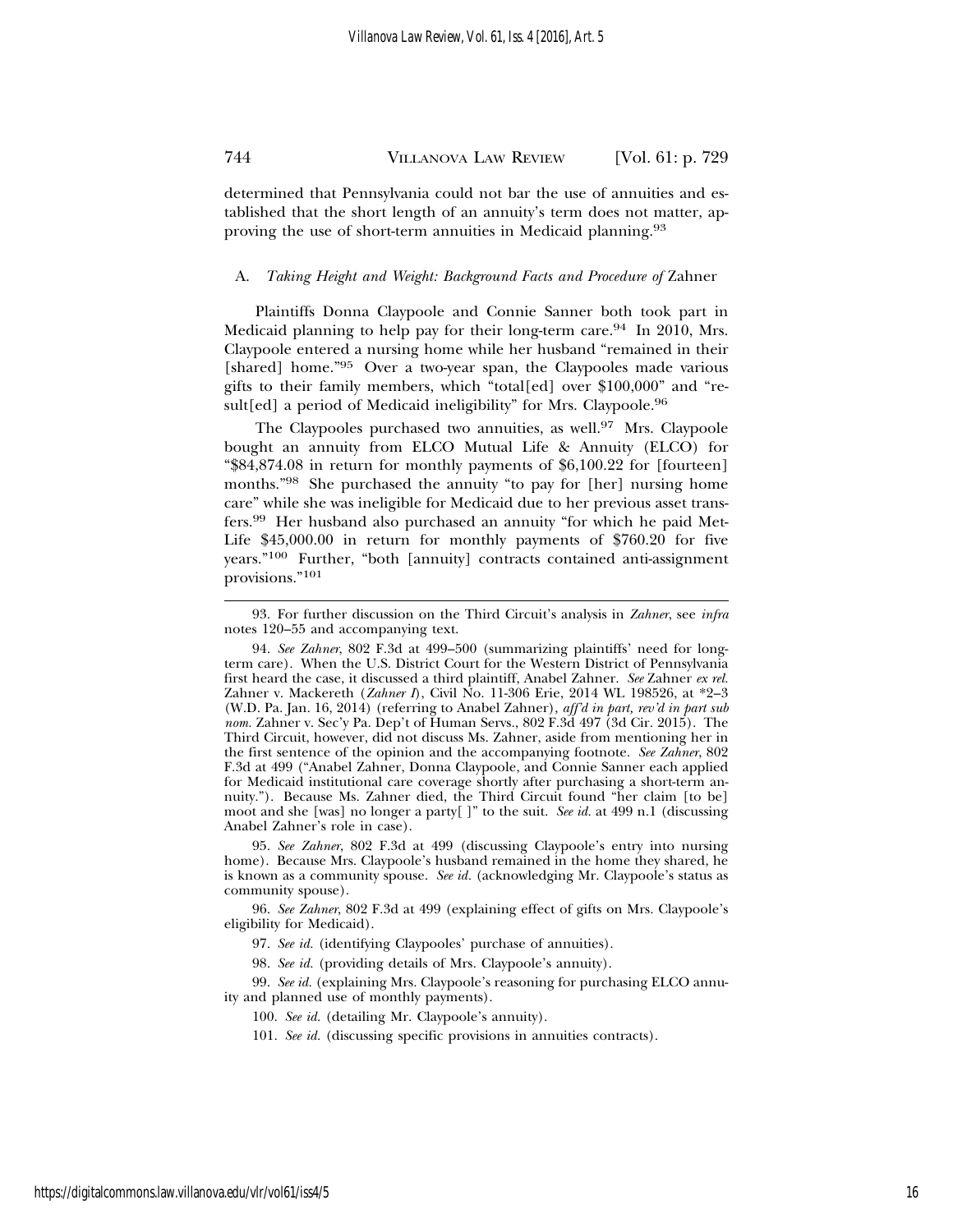Like Ms. Claypoole, Connie Sanner also "entered a nursing home."102 She purchased an annuity from ELCO for \$53,700.00 shortly after entering the nursing home.103 Ms. Sanner then received monthly payments of \$4,499.17 for a year.<sup>104</sup> Like Ms. Claypoole, Ms. Sanner purchased an annuity to pay for her care during "a period of Medicaid ineligibility."105 Because Ms. Sanner had previously made "large financial gift[s]" to her family, she was penalized and deemed ineligible for a certain time period.<sup>106</sup>

In calculating both Mrs. Claypoole's and Ms. Sanner's eligibility for Medicaid, the DHS viewed the various annuities as available resources for each of them.107 Because DHS included the annuities, both plaintiffs received new penalty periods, which extended their period of Medicaid ineligibility.108 Mrs. Claypoole and Ms. Sanner filed suit against DHS, "arguing that DHS acted illegally by counting the amount of their respective annuities as an available resource for purpose of Medicaid eligibility."<sup>109</sup>

The district court consolidated Mrs. Claypoole's and Ms. Sanner's suits against DHS.<sup>110</sup> Both parties subsequently moved for summary judgment.<sup>111</sup> "[T]he [d]istrict [c]ourt partially granted each party's motion" for summary judgment.112 The trial court determined that "the plaintiffs' . . . annuities were sham transactions intended only to shield resources from the calculation of Medicaid eligibility."113 The court further

104. *See id.* (examining details of Ms. Sanner's annuity).

105. *See id.* (stating Ms. Sanner's purpose in purchasing annuity from ELCO).

106. *See id.* (describing Ms. Sanner's monetary gifts to children). Ms. Sanner "transferred \$92,000 to her two children for no consideration." *See* Zahner *ex rel.* Zahner v. Mackereth (*Zahner I*), Civil No. 11-306 Erie, 2014 WL 198526, at \*4 (W.D. Pa. Jan. 16, 2014) (noting amount transferred to children and subsequent penalty), *aff'd in part, rev'd in part sub nom.* Zahner v. Sec'y Pa. Dep't of Human Servs., 802 F.3d 497 (3d Cir. 2015).

107. *See Zahner*, 802 F.3d at 499–500 (discussing how DHS categorized plaintiffs' annuities in determining plaintiffs' Medicaid eligibility).

108. *See id.* (recounting how plaintiffs were penalized for purchase of annuities).

109. *See id.* at 500 (internal quotation marks omitted) (detailing actions brought against DHS pursuant to 42 U.S.C. § 1983 (2012)).

110. *See id.* (noting consolidation of plaintiffs' suits).

111. *See id.* (noting "cross motions for summary judgment").

112. *See id.* (summarizing district court's rulings on cross motions).

113. *See id.* (citing Zahner *ex rel.* Zahner v. Mackereth, Civil No. 11–306 Erie, 2014 WL 198526, at \*12–13 (W.D. Pa. Jan. 16, 2014) (agreeing with Pennsylvania Department of Public Welfare that annuities at issue in *Zahner I* were "sham products"), *aff'd in part, rev'd in part sub nom.* Zahner v. Sec'y Pa. Dep't of Human Servs., 802 F.3d 497 (3d Cir. 2015)).

<sup>102.</sup> *See id.* at 500 (reporting Ms. Sanner was admitted to nursing home in 2011). Unlike Mrs. Claypool, Ms. Sanner did not have a community spouse. *See id.* (noting Ms. Sanner "entered a nursing home . . . without a community spouse").

<sup>103.</sup> *See id.* (listing Ms. Sanner's purchase of annuity from ELCO).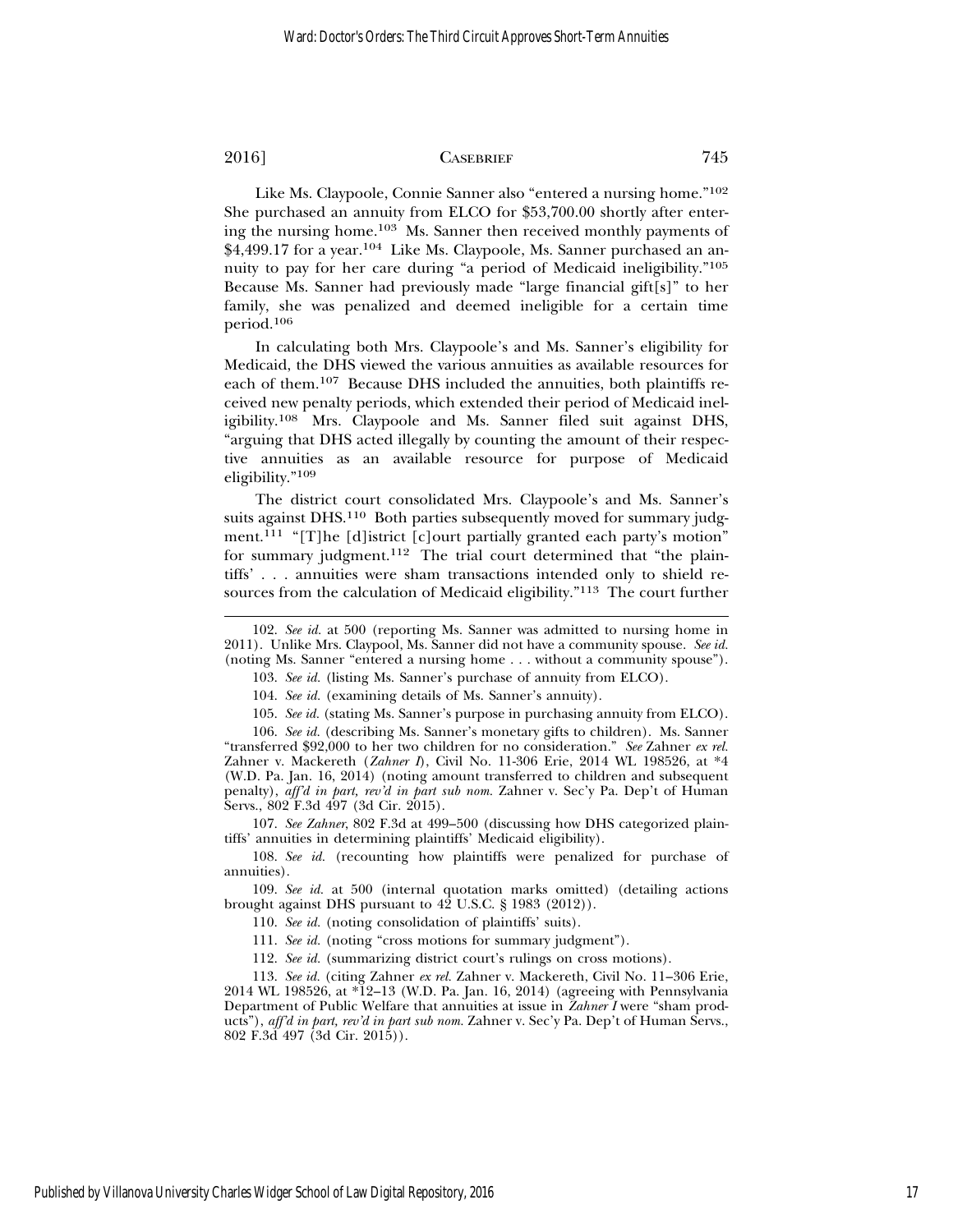considered the annuities to be "trust-like," giving DHS the ability to count them as available resources.<sup>114</sup>

The district court also discussed Pennsylvania's assignment statute.<sup>115</sup> Pennsylvania law made "all annuities assignable," allowing DHS to count annuities as available resources, even those held by community spouses.<sup>116</sup> Because certain annuities are exempt under the DRA, the district court found that the Pennsylvania statute "was preempted by the federal Medicaid law."117 Therefore, the district court "held that the nonassignability clause in [Mr. Claypoole's], annuity" prevented DHS from counting his annuity as an available resource, as it conformed to the DRA's safe harbor provision.<sup>118</sup> The parties cross-appealed to the Third Circuit.<sup>119</sup>

### B. *Diagnosis and Treatment: Short-Term Annuities Are a Viable Planning Tool in the Third Circuit*

The *Zahner* court determined that short-term annuities could qualify for the DRA's safe harbor provision, making them a feasible planning option for those looking to qualify for Medicaid.120 First, the Third Circuit evaluated whether the plaintiffs' annuities should be counted as resources in determining the plaintiffs' Medicaid eligibility.121 Second, the Third Circuit examined whether the plaintiffs' annuities could be considered trust-like.122 Finally, the Third Circuit undertook a discussion of whether federal law preempted the Pennsylvania law that made all annuities assignable.<sup>123</sup>

<sup>114.</sup> *See id.* (citing *Zahner I*, 2014 WL 198526, at \*14) (discussing district court's view of plaintiffs' annuities as "trust-like").

<sup>115.</sup> *See id.* (providing district court's determination that federal Medicaid law preempted Pennsylvania's assignment statute ); *see also generally* 62 PA. STAT. ANN.  $\S$  441.6(b) (West 2016) (making all annuities assignable).

<sup>116.</sup> *See id.* at 511 (discussing Pennsylvania's assignment statute).

<sup>117.</sup> *See id.* at 500 (acknowledging conflict between federal law and Pennsylvania law).

<sup>118.</sup> *See id.* (explaining district court's holding regarding Mr. Claypoole's annuity).

<sup>119.</sup> *See id.* (noting appeals filed by parties).

<sup>120.</sup> *See id.* at 509 (holding that short-term annuities can be protected under DRA's safe harbor provision).

<sup>121.</sup> *See id.* at 500–09 (examining whether plaintiffs' annuities are available resources).

<sup>122.</sup> *See id.* at 510–11 (analyzing whether plaintiffs' annuities are trust-like).

<sup>123.</sup> *See id.* at 511–15 (considering whether federal law preempts Pennsylvania law).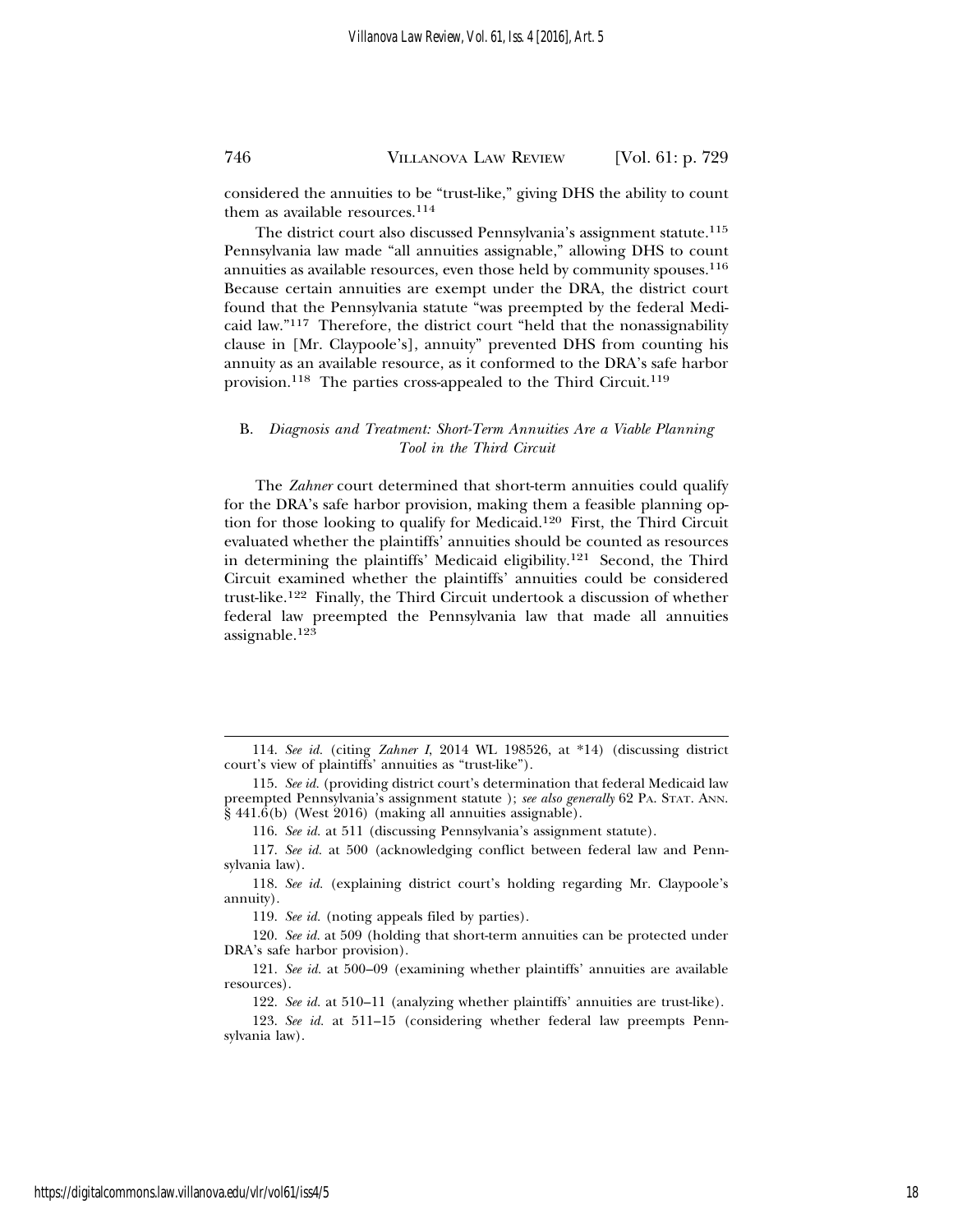1. *Annuities Do Not Always Count As Resources in Determining Medicaid Eligibility*

The Third Circuit first analyzed whether the annuities fell under the DRA's safe harbor provision.<sup>124</sup> For the plaintiffs' annuities to be protected, the court acknowledged "the annuit[ies] [had to] (1) name the State as the remainder beneficiary, (2) be irrevocable and nonassignable, (3) be actuarially sound, and (4) provide for payments in equal amounts during the term of the annuity, with no deferral and no balloon payments."<sup>125</sup>

First, DHS argued that the plaintiffs' contracts could not be considered annuities because they cost more than what the plaintiffs' eventually received, asserting the contracts were "not investment products" and, therefore, were not annuities.<sup>126</sup> The Third Circuit disagreed.<sup>127</sup> Relying on the Supreme Court's definition of "annuity," the Third Circuit stated that "[i]t is not disputed that each of the annuities here is a transfer of a sum of money in exchange for a series of payments, continuing for a fixed period."128 Further, the court found that annuities are not required to "provide a certain rate of return."<sup>129</sup>

The Third Circuit then tackled DHS's argument that the "relatively short terms of [the plaintiffs'] contracts disqualif[ied] them from being annuities" within the scope of the DRA.130 DHS argued for the Third Circuit to require all annuities to have a term of at least two years in order to fall under the safe harbor provision.<sup>131</sup> DHS feared that any annuity

126. *See id.* at 503 (describing DHS's argument regarding whether plaintiffs' annuities can be considered investments); *see also* Brief of Defendant-Appellee/ Cross-Appellant at 34–38, Zahner v. Sec'y Pa. Dep't of Human Servs., 802 F.3d 497 (3d Cir. 2015) (No 14-1328), 2014 WL 2921383 [hereinafter Brief of Appellee] (arguing plaintiffs' annuities should not be considered investments).

127. *See Zahner*, 802 F.3d at 503 ("[W]e see no reason why the relatively shortterm of these instruments necessarily precludes viewing them as investments . . . .").

128. *See id.* (citing NationsBank of N.C., N.A. v. Variable Annuity Life Ins. Co., 513 U.S. 251, 254 (1995)) (referring to Supreme Court's definition of annuity). For further discussion of the Supreme Court's definition of "annuity," see *supra* note 17.

129. *See Zahner*, 802 F.3d at 503 (explaining how neither Supreme Court decisions nor statutes require specific return rates for annuities).

130. *See id.* at 502 (internal quotation marks omitted) (referencing DHS's argument); *see also* Brief of Appellee, *supra* note 126, at 21, 34–38 (arguing plaintiffs' annuities are not "bona fide annuities").

131. *See Zahner*, 802 F.3d at 503 ("DHS next asks us to disallow any annuity that does not have a term of two years or more because Transmittal 64 uses the plural of 'years' in its definition of an annuity."); *see also* Brief of Appellee, *supra* note 126, at 36 (discussing use of "'*term of years*' (plural)").

<sup>124.</sup> *See id.* at 501 ("We must determine if the disputed annuities here are within this safe harbor and therefore sheltered from inclusion in the plaintiffs' assets.").

<sup>125.</sup> *Id.* (citing 42 U.S.C. §§ 1396p(c)(1)(F), (G)(ii) (2012)) (referencing requirements for DRA's safe harbor provision).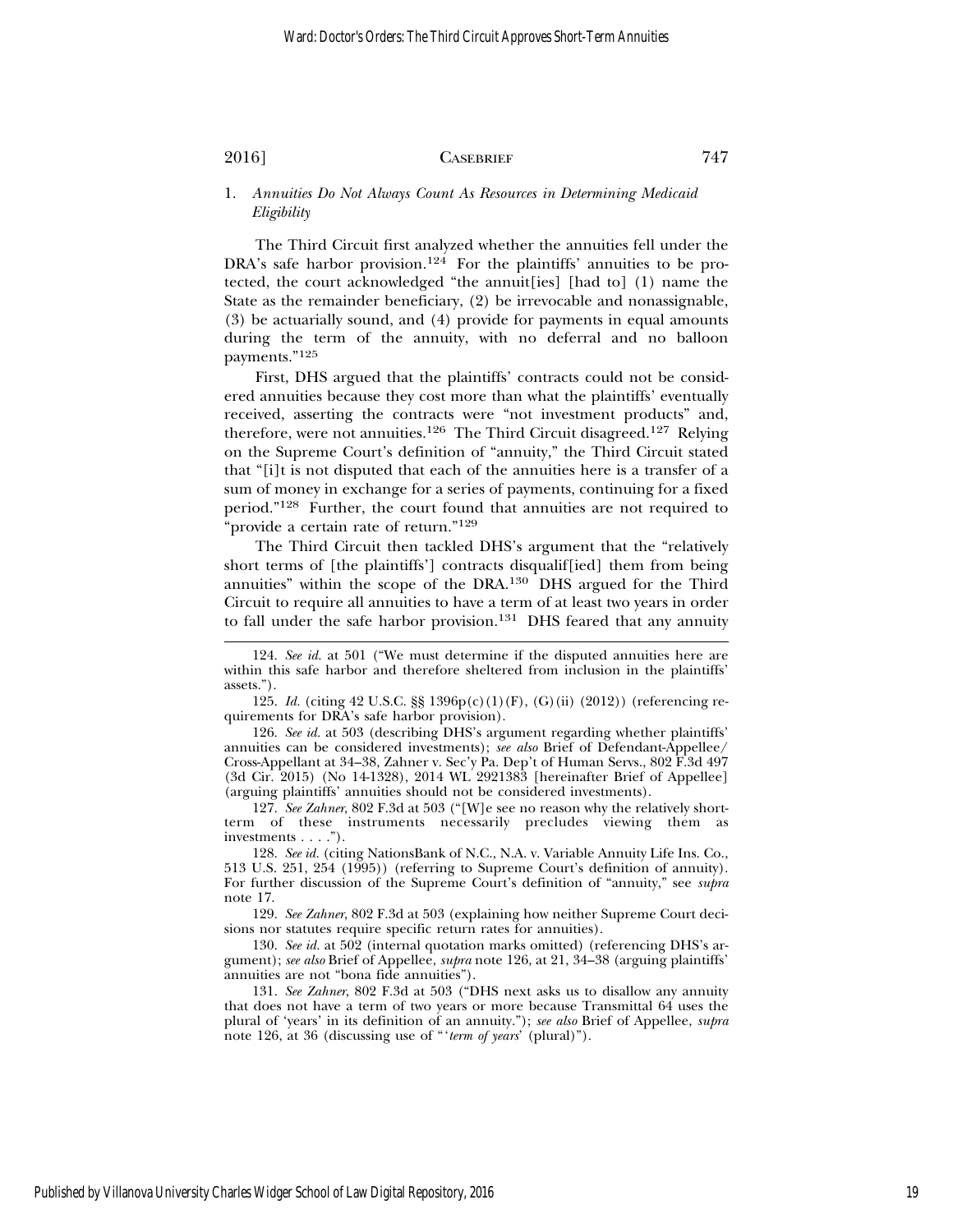could qualify for the safe harbor, even those lasting only "two seconds," if the court did not establish a "floor" on the length of annuities.132 Although the court acknowledged that DHS correctly stated that Transmittal 64 used "term of years," the court called it a "term of art."133 Rather than requiring multiple years, the court concluded the term simply requires the annuity's term to be "for some definite period of time."134 Further, the Third Circuit felt that imposing a minimum term length would be "an improper judicial amendment."135 Because the plaintiffs' annuities were of a definite length, the court found that they qualified as terms of years.<sup>136</sup>

The Third Circuit also dealt with DHS's argument that the plaintiffs' annuities were not "actuarially sound."137 An annuity is actuarially sound "if the expected return on the annuity is *commensurate with* a reasonable estimate of the life expectancy of the beneficiary."138 The Third Circuit stated that annuities met the definition if their terms were for "less than the annuitant's reasonable life expectancy."<sup>139</sup> The annuities at issue were

133. *See Zahner*, 802 F.3d at 505 ("We agree that a term of years is merely a term of art[.]" (alteration in original) (internal quotation marks omitted) (citing Brief of Appellee, *supra* note 126, at 18)).

134. *See id.* (internal quotation marks omitted) (quoting Brief of Appellee, supra note 126, at 18) (discussing what "term of years" means).

135. *See id.* at 506 (asserting court would not impose "some minimum ratio between duration of an annuity and life expectancy").

136. *See id.* at 505 ("The contracts here, lasting [twelve] and [fourteen] months, fall within the legal meaning of a 'term of years' as each contract permits multiple, periodic payments, over time, though not indefinitely, and not for a period that is coterminous with the annuitant's actual life." (citing NationsBank of N.C., N.A. v. Variable Annuity Life Ins. Co., 513 U.S. 251, 254, 259–60 (1995))). The Third Circuit also noted that "if Congress intended to limit the safe harbor to annuities lasting two or more years, it would have been the height of simplicity to say so." *See id.*

137. See id. (discussing DHS's argument regarding "actuarial sound[ness]" of plaintiffs' annuities); *see also* Brief of Appellee, *supra* note 126, at 40 (arguing plaintiffs' annuities were not actuarially sound because length of annuities "ha[d] no relationship to the plaintiffs' life expectancies").

138. *See Zahner*, 802 F.3d at 505 (quoting Transmittal 64, *supra* note 80, at § 3258.9(B)) (internal quotation marks omitted) (defining "actuarially sound").

139. *See id.* at 508 (discussing "actuarially sound" annuities).

<sup>132.</sup> *See Zahner*, 802 F.3d at 503–04 (citing Brief of Appellee, *supra* note 126, at 36) (discussing DHS's concerns regarding lack of floor for length of annuities); *see also* Brief of Appellee, *supra* note 126, at 36 ("If there is no floor on the payback period timeframe then the company could write contracts of two days, two hours, or even two seconds, and call that contract an 'annuity.'"). In Pennsylvania, the Commissioner of Insurance must approve all annuities before they can be sold in the state, leading the court to believe it would be hard for annuities of a very short length (i.e. "lasting only for hours or a few days") to "win approval" and to reject the DHS's argument that failing to impose a minimum would lead to "sham transactions." *See Zahner*, 802 F.3d at 504 (citing Herman v. Mut. Life Ins. Co. of N.Y., 108 F.2d 678, 682 (3d Cir. 1939)) (explaining why it would be difficult for very short annuities to exist).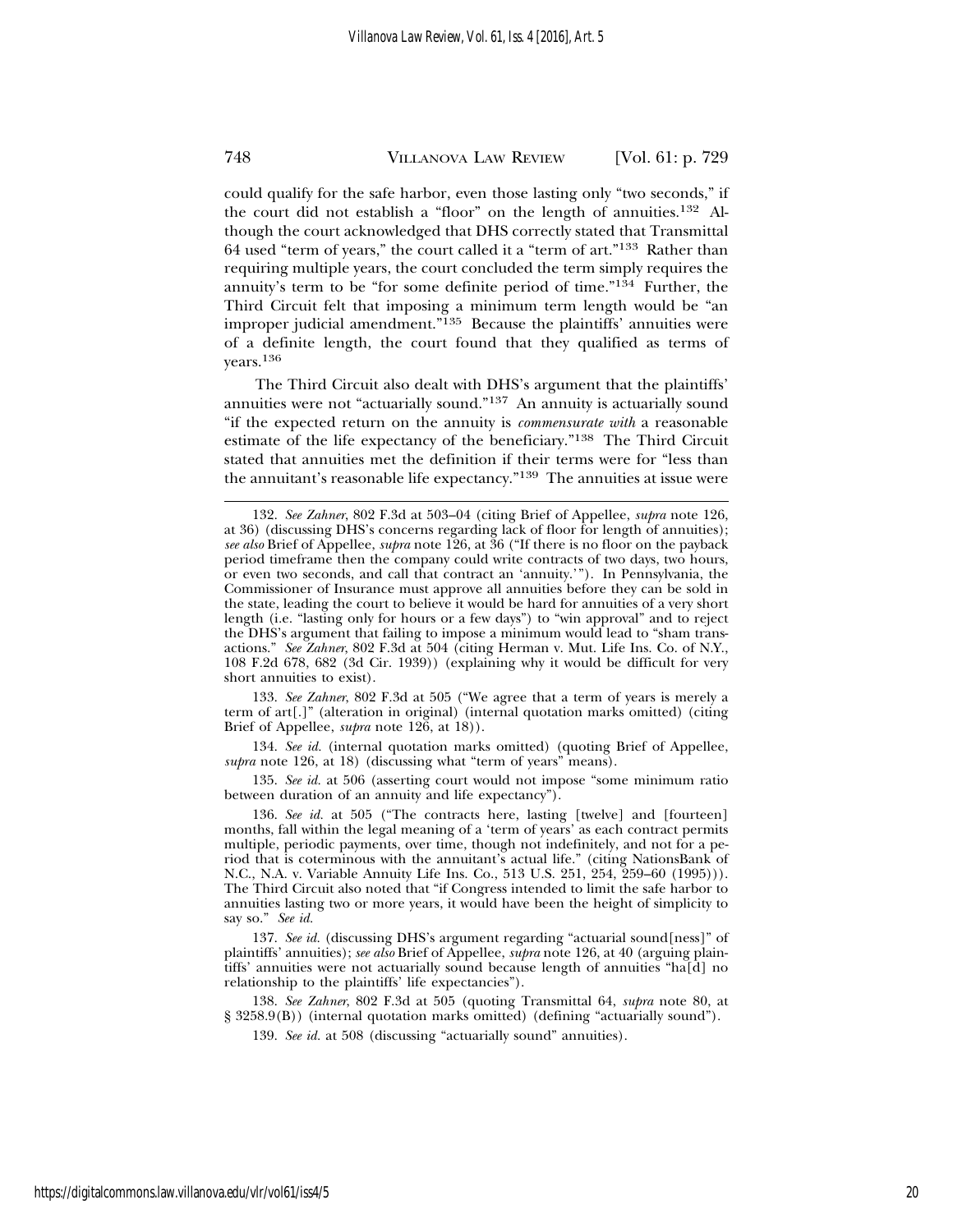deemed actuarially sound because their terms were less than the plaintiffs' life expectancies.140

Further, the Third Circuit held that an "annuitant's motive" in purchasing an annuity is not "determinative" of whether the instrument is protected.141 Although the court understood that this application of the Medicaid rules might allow people to take advantage of loopholes, the court opined that Congress must make efforts to close them.142

#### 2. *Annuities Are Not Always Trusts*

The Third Circuit next analyzed whether the plaintiffs' annuities were "trust-like."143 If annuities are trust-like, they cannot fall under the DRA's safe harbor.<sup>144</sup> The Third Circuit determined that "Transmittal 64 [did] not present any support for treating [the] annuities as trust-like devices."145 Rather, Transmittal 64 simply requires that an annuity be actuarially sound, and the court determined that the plaintiffs' annuities met this requirement.146 Further, the Third Circuit held that the annuities were not trusts, rejecting the argument that ELCO owed the plaintiffs any fiduciary duties.147

#### 3. *Federal Law Preempts Pennsylvania's Assignment Statute*

Finally, the Third Circuit examined whether the DRA preempted Pennsylvania's assignment statute.148 First, the Third Circuit noted that Pennsylvania law made all annuities assignable "regardless of who purchase[d] them, either the Medicaid applicant . . . or the community

141. *See id.* at 509 (citing James v. Richman, 547 F.3d 214, 219 (3d Cir. 2008)).

142. *See id.* (rejecting judicial attempt to close loopholes).

143. *See id.* at 510 (questioning whether plaintiffs' annuities could be considered "trust-like").

144. *See id.* (discussing Transmittal 64's restriction on trust-like annuities).

145. *See id.* at 510–11 (discussing Transmittal 64 and relevance to DHS's argument that plaintiffs' annuities were trust-like).

146. *See id.* at 511 (determining plaintiffs' annuities satisfied requirements under Transmittal 64).

147. *See id.* ("Moreover, these annuities cannot be equated with trusts because there is nothing akin to a fiduciary relationship between the annuitants and ELCO." (citing Transmittal 64, *supra* note 80, at §§ 3258.9(B), 3259.1(A)(1))).

148. *See id.* at 511–15 (questioning whether federal law preempted Pennsylvania law).

<sup>140.</sup> *See id.* at 507 ("[Mrs. Claypoole's] [fourteen month] annuity was, in fact, far more commensurate with her actual life expectancy than the actuarial predictions . . . ."). Judge Rendell dissented from the court's decision. *See id.* at 515 (Rendell, J., dissenting) (stating she would affirm district court's ruling). Unlike the court, Judge Rendell found the plaintiffs' annuities "were not actuarially sound" because their terms did not "coincide[ ] with [nor] were [they] commensurate with [the plaintiffs'] life expectancies." *Id.* at 516. (explaining why plaintiffs' annuities were not actuarially sound). Judge Rendell also disagreed with the court's definition of actuarially sound, stating that "[i]f Congress simply wanted to require the annuity terms to be shorter than life expectancy, it could have expressly stated that." *See id.*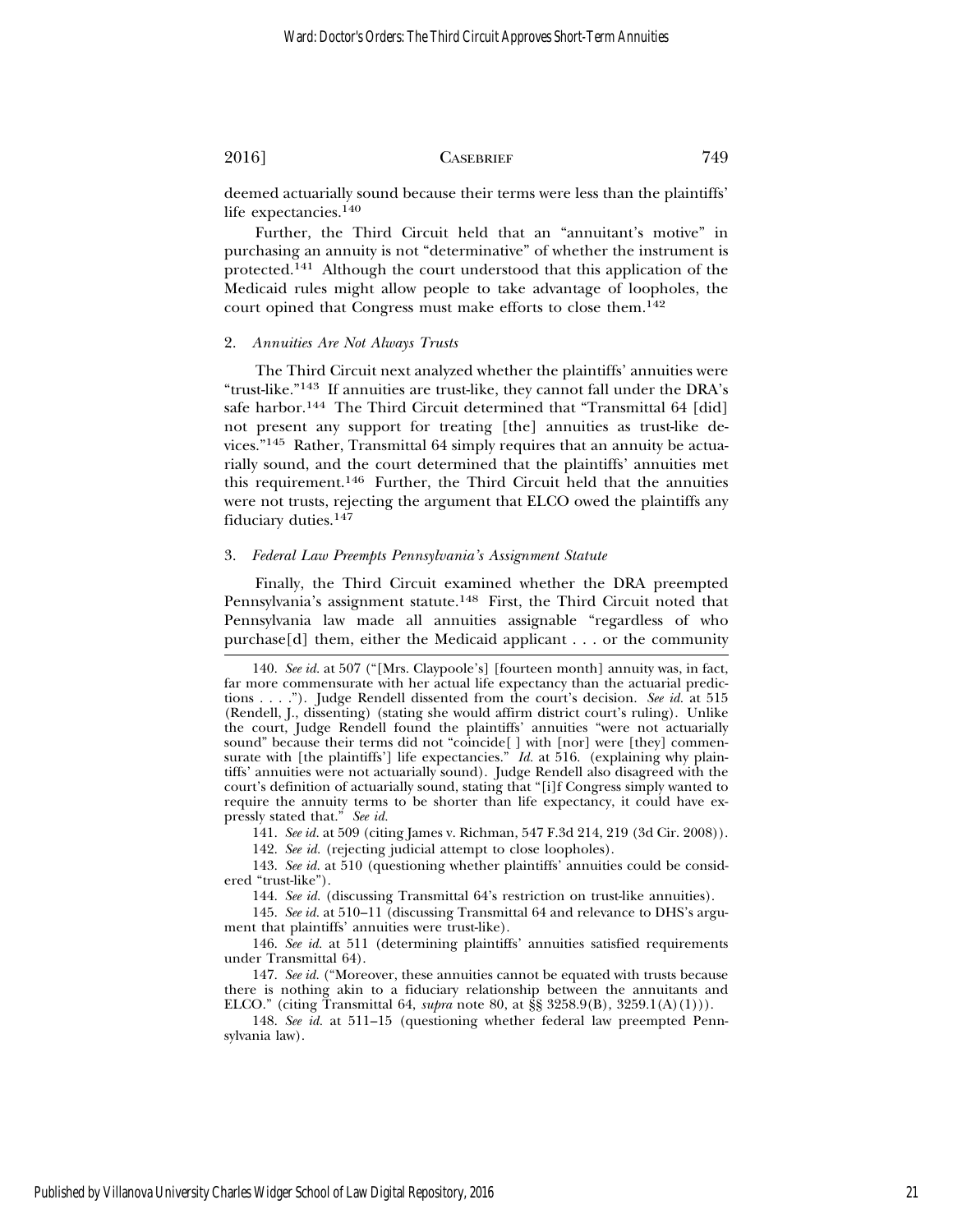spouse."149 Because annuities must be non-assignable to fall under the DRA's safe harbor provision, Pennsylvania's assignability statute automatically barred all annuities from protection.150

The Third Circuit stated that Pennsylvania, as a participant in the Medicaid program, must follow federal guidelines and may not enact "more restrictive requirements," as compared to the federal government's guidelines.151 Regarding annuities, the Third Circuit found Congress's policy unambiguous: "annuities with certain characteristics, including nonassignability clauses, are *not* assets to be counted as resources for their Medicaid eligibility."152 According to the court, by enacting the assignability statute, Pennsylvania impermissibly limited this federal protection.<sup>153</sup>

Additionally, the Third Circuit found nothing to support DHS's position that Congress gave states the option to choose to exclude annuities as resources.154 Therefore, the Third Circuit upheld the portion of the district court's holding stating that federal law preempted Pennsylvania's assignment statute.<sup>155</sup>

149. *See id.* at 511 (citing 62 PA. STAT. ANN. § 441.6(b) (West 2016)) (discussing Pennsylvania assignability statute). The statute reads as follows:

Any provision in any annuity or other contract for the payment of money owned by an applicant or recipient of medical assistance, or owned by a spouse or other legally responsible relative of such applicant or recipient, that has the effect of limiting the right of such owner to sell, transfer or assign the right to receive payments thereunder or restricts the right to change the designated beneficiary thereunder is void.

62 PA. STAT. ANN. § 441.6(b).

150. *See Zahner*, 802 F.3d at 511 ("Thus, if § 441.6(b) controls, no Medicaid applicant or his or her spouse can exclude an annuity from being considered a resource for purposes of Medicaid eligibility because Pennsylvania makes all annuities assignable." (citing 62 PA. STAT. ANN.  $\S$  441.6(b))).

151. *See id.* at 512, 515 (citing 42 U.S.C. § 1396a(a)(10)(C)(i)(III) (2012)) (discussing requirements of states in Medicaid program).

152. *See id.* at 514 (explaining Congressional intent behind 42 U.S.C.  $\S\S 1396p(c)(1)(F)-(G)$ .

153. *See id.* at 515 (declaring Pennsylvania's statute to be invalid). In *Zahner*, the Third Circuit employed the Eighth Circuit's reasoning from *Geston* to show when a state's law is more restrictive than the federal government's: "[i]f the State's public policy requires it to count as resources certain annuities that federal law excludes from the scope of resources that may be considered in making eligibility determinations, then the State's methodology is more restrictive than the federal methodology." *See id.* at 514 (alteration in original) (quoting Geston v. Anderson, 729 F.3d 1077, 1085–86 (8th Cir. 2013) (internal quotation marks omitted)).

154. *See Zahner*, 802 F.3d at 514 ("The Medicaid Act cannot reasonably be read to support DHS's contention that Congress intended to make protection of annuities optional." (citing United States v. Voight, 89 F.3d 1050, 1087 (3d Cir. 1996))). DHS argued federal law "[did] not create an impermeable safe harbor." *See id.* at 512 (citing Brief of Appellee, *supra* note 126, at 31–33). Instead, Pennsylvania had "the option of allowing annuities to be excluded" as available resources, which it did "not exercise." *See id.* (providing DHS's position).

155. *See id.* at 515 ("Pennsylvania may not create more restrictive requirements." (citing 42 U.S.C. § 1396a(a)(10)(C)(i)(III))).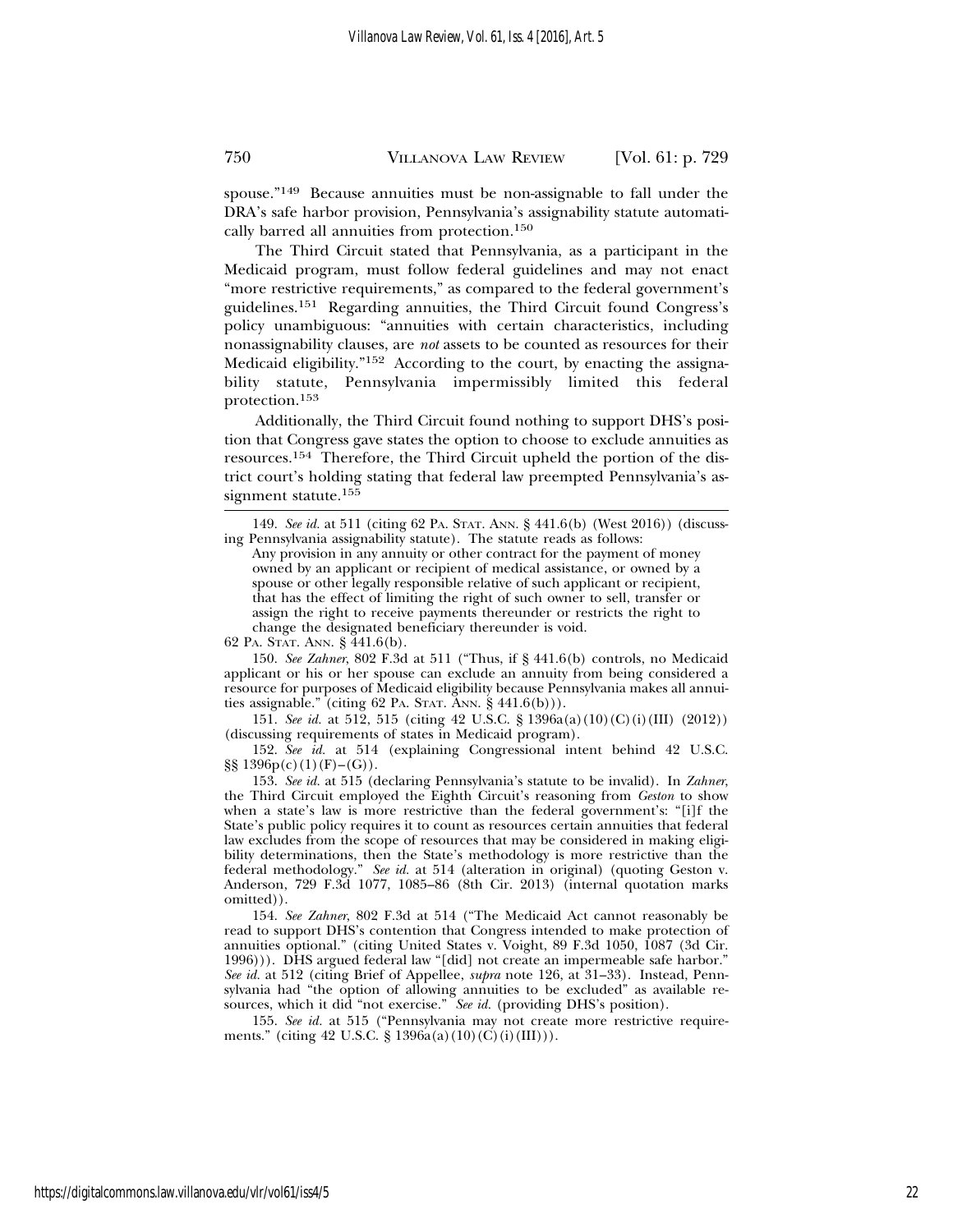#### IV. ASKING FOR A CONSULT: ANALYZING THE THIRD CIRCUIT'S APPROVAL OF SHORT-TERM ANNUITIES

*Zahner* is a win for elder law practitioners and their clients in the Third Circuit.156 By holding that federal law preempts Pennsylvania law, the Third Circuit solidified DRA-compliant annuities as viable Medicaid planning tools in Pennsylvania.157 Further, the Third Circuit broke new ground by determining annuities cannot be barred from the DRA's safe harbor because of the shortness of their terms.<sup>158</sup>

### A. *The Third Circuit Observes Federal Preemption in Holding Pennsylvania Cannot Bar Use of Annuities*

In *Zahner*, the Third Circuit preserved federal law's place in the administration of Medicaid.159 The Third Circuit accurately recognized that states "must . . . comply with federal [standards]," such as the DRA, in creating rules for their respective programs.160 As the court correctly determined, states are not free to disregard federal law, even if it conflicts with their desire to toughen eligibility requirements for Medicaid.<sup>161</sup>

Although Congress intended to close loopholes in the Medicaid statute by enacting the DRA, it nonetheless created a safe harbor provision for annuities.162 As the Third Circuit correctly noted, Pennsylvania's assign-

157. For an examination of the Third Circuit's observation of federal preemption, see *infra* notes 159–71 and accompanying text.

158. For an analysis of the Third Circuit's decision to allow short-term annuities, see *infra* notes 172–83 and accompanying text.

159. *See* Levinson, *supra* note 7, at 225 (discussing joint involvement of federal and state governments in Medicaid); *see also* Reif, *supra* note 10, at 344 ("The federal government shares the cost of the Medicaid program with the states, who must ensure their programs comply with federal Medicaid requirements and regulations." (footnote omitted)).

160. *See* 42 U.S.C. § 1396a(a)(10)(C)(i)(III) (stating that state eligibility requirements cannot be "more restrictive" than those for determining eligibility for supplementary security income); *id.* § 1396a(r)(2)(B) ("For purposes of this subsection and subsection (a)(10) of this section, methodology is considered to be 'no more restrictive' if, using the methodology, additional individuals may be eligible for medical assistance and no individuals who are otherwise eligible are made ineligible for such assistance."); *see also CMS Transfer of Assets*, *supra* note 73 (stating states must update their Medicaid regulations to comply with DRA); Reif, *supra* note 10, at 344 (discussing how states must follow federal regulations).

161. *See* Reif, *supra* note 10, at 344 (noting states must comply with federal rules); *see also* Higgins, *supra* note 13 (noting that "[s]tates and counties have begun to crack down on people" taking part in Medicaid planning).

162. *See* 42 U.S.C. §§ 1396p(c)(1)(F), (G)(ii) (2012) (creating safe harbor for annuities); Zahner v. Sec'y Pa. Dep't of Human Servs., 802 F.3d 497, 501–02 (3d Cir. 2015) (citing 42 U.S.C.  $\S$  1396p(c)(1)(F), (G)(ii)) (explaining DRA's safe harbor provision for annuities); *see also* Nichols, *supra* note 30, at 46 (commenting on Congress's purpose in enacting DRA).

<sup>156.</sup> *See* Zumpano, *supra* note 19 ("It is exciting knowing that short-term annuities are a valid planning tool, in accordance with the Third Circuit's decision."); *see also infra* notes 184–95 (discussing how elder law attorneys may use short-term annuities in planning and *Zahner*'s effect on Medicaid planning).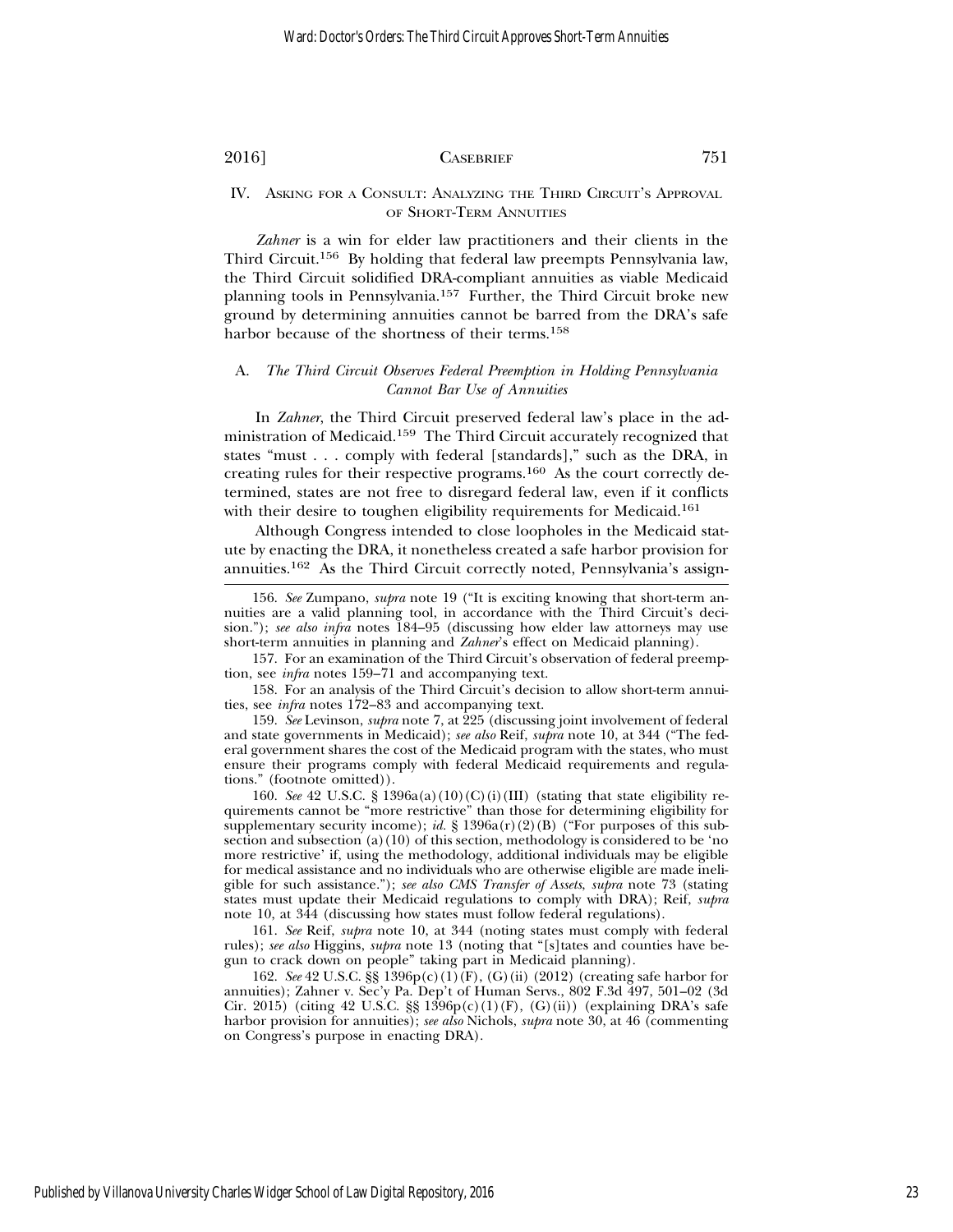ment statute directly conflicted with the DRA's safe harbor provision.<sup>163</sup> Application of Pennsylvania's assignability statute would have barred otherwise qualified annuities from receiving protection, regardless of whether the annuities included anti-assignment clauses.164 Consequently, using annuities in Medicaid planning would have been futile in Pennsylvania because DHS would have had the ability to count them as available resources.<sup>165</sup>

The *Zahner* court properly safeguarded the use of annuities by holding that the DRA's safe harbor preempted Pennsylvania's assignment statute.166 In creating the DRA's safe harbor provision, Congress intended for certain annuities to be protected, such as those with anti-assignment provisions.167 Pennsylvania's statute frustrated congressional intent.168 The *Zahner* court's decision to recognize preemption falls in line with Third Circuit precedent, which also found that federal law preempted Pennsylvania's assignment statute.169 Although other circuits have not dealt specifically with preemption, they have generally recognized statutory-compliant annuities as protected.170 Therefore, the *Zahner*

165. *See* 62 PA. STAT. ANN. § 441.6(b) (requiring all annuities be available as resources regardless of who holds them).

166. *See Zahner*, 802 F.3d at 515 (citing 42 U.S.C. § 1396a(a)(10)(C)(i)(III)) (holding "Pennsylvania may not create more restrictive requirements"); *see also* Zumpano, *supra* note 19 ("[T]he state must acknowledge the assignability of an annuity in accordance with the intent of Congress.").

167. *See Zahner*, 802 F.3d at 513 ("Congress clearly intended for some annuities to be considered [available] resources for the purposes of Medicaid eligibility. However, it is equally clear that Congress did not intend that all annuities be considered.").

168. *See id.* at 513–15 (discussing congressional intent regarding annuities and how Pennsylvania law cannot be valid).

169. *See* Weatherbee *ex rel.* Vecchio v. Richman, 351 F. App'x 786, 788 (3d Cir. 2009) (holding federal law preempted Pennsylvania's assignment statute because it "narrow[ed] the annuity exemption").

170. *See* Geston v. Anderson, 729 F.3d 1077, 1085 (8th Cir. 2013) (holding community spouse's annuity is "unearned income, not a resource" in determining Medicaid eligibility of spouse receiving care); Lopes v. Dep't of Soc. Servs., 696 F.3d 180, 188 (2d Cir. 2012) ("We therefore hold that the payment stream from a non-assignable annuity is not a resource for purposes of determining Medicaid eligibility."); Morris v. Okla. Dep't of Human Servs., 685 F.3d 925, 933–34 (10th Cir. 2012) (citing Tax Relief and Health Care Act of 2006, Pub. L. No. 109–432, 120 Stat. 2922, 2998; Deficit Reduction Act of 2005, Pub. L. 109–171, §§ 6011–6012, 120 Stat. 4, 62–64) (determining Congress has not closed loophole allowing for individuals to protect assets in annuities "capable of producing uncountable spousal income").

https://digitalcommons.law.villanova.edu/vlr/vol61/iss4/5

<sup>163.</sup> *See Zahner*, 802 F.3d at 513 ("Congress did not intend that all annuities be considered [available resources].").

<sup>164.</sup> *See Zahner*, 802 F.3d at 511 (noting Pennsylvania statute made "all annuities" assignable). The Third Circuit noted that "no Medicaid applicant [could] exclude an annuity from being considered [an available] resource" because of the Pennsylvania assignability statute. *See id. Compare* 42 U.S.C. § 1396p(c)(1)(G)(ii) (requiring annuities to be assignable), *with* 62 PA. STAT. ANN. § 441.6(b) (West 2016) (rendering all annuities assignable).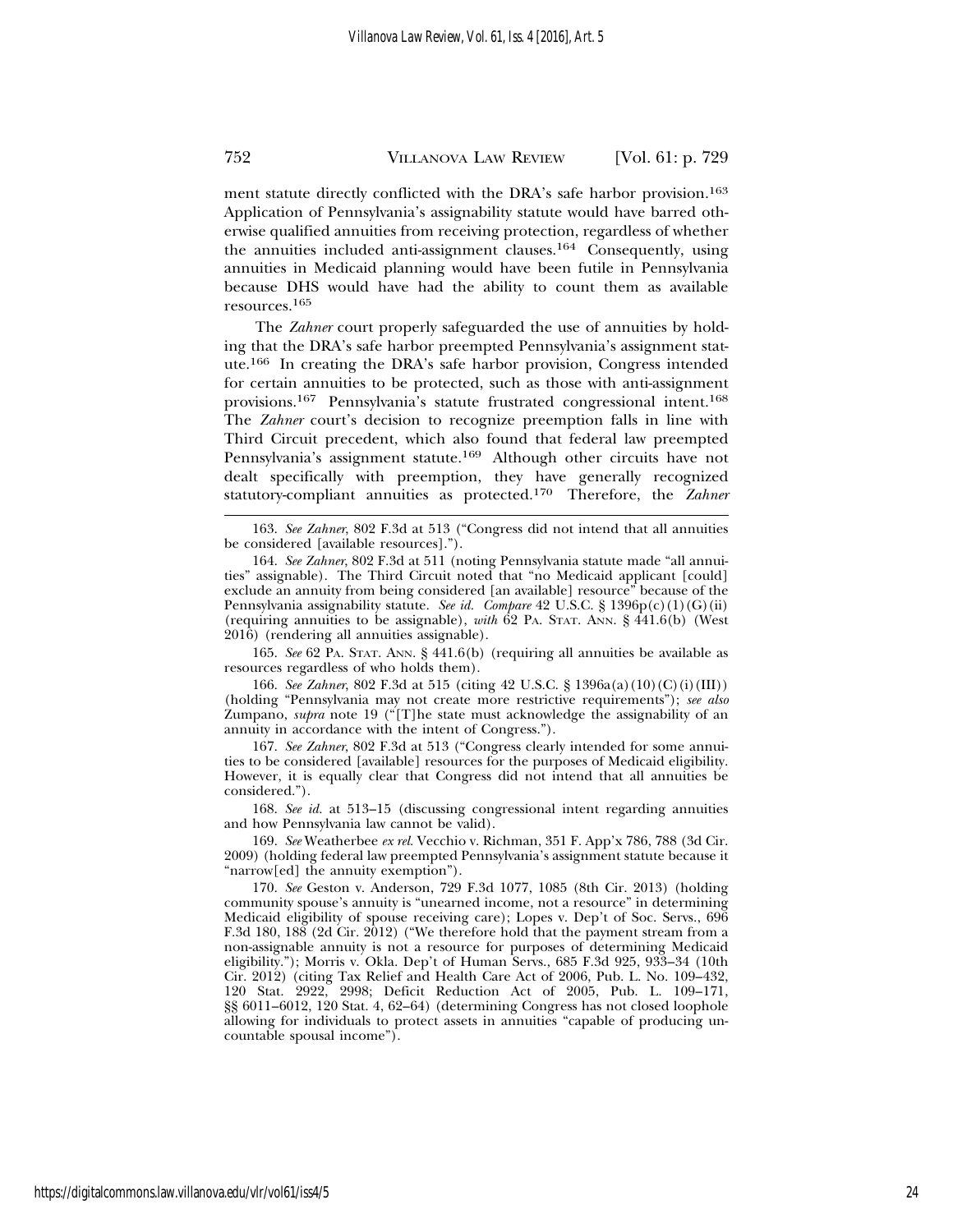court properly solidified DRA-compliant annuities as viable planning tools.<sup>171</sup>

#### B. *The Third Circuit Breaks New Ground by Approving Short-Term Annuities*

However, the *Zahner* decision raises several concerns.172 The court's holding seems to conflict with the goal of restricting Medicaid eligibility.173 Allowing short-term annuities expands the type of financial tools available to individuals interested in Medicaid planning.174 Individuals may try to push the limit on acceptable term lengths, going even shorter than the annuities at issue in *Zahner*, because no minimum term is re-

173. *See* Higgins, *supra* note 13 (finding governments are working on restricting Medicaid eligibility); Levinson, *supra* note 7, at 227 (discussing efforts to limit use of Medicaid planning).

174. *See* Brief of Appellee, *supra* note 126, at 36–38 (arguing safe harbor protection for plaintiffs' will lead to more "sham" annuities). Allowing short-term annuities may have negative consequences for those truly who need Medicaid to pay for long-term care because it could lead to an expansion in eligibility. *See* Markovic, *supra* note 12, at 1857 (asserting "Medicaid claimants who do meet eligibility criteria are harmed when individuals who are not medically impaired or financially impoverished receive benefits" because "funding for . . . Medicaid is limited" (citing Jason J. Fichtner, *Social Security Disability Fund Will Run Empty Next Year*, MARKETWATCH (Apr. 3, 2015, 10:43 AM), http://www.marketwatch.com/ story/social-security-disability-fund-will-run-empty-next-year-2015-04-03 [https://pe rma.cc/GL46-S55D])); *see also* Timothy L. Takacs & David L. McGuffey, *Medicaid Planning: Can It Be Justified? Legal and Ethical Implications of Medicaid Planning*, 29 WM. MITCHELL L. REV. 111, 132–35 (2002) (discussing common objections to Medicaid planning).

<sup>171.</sup> *See Zahner*, 802 F.3d at 514 (stating "Pennsylvania cannot enact legislation that changes federal law (or binding judicial interpretation of federal law) with respect to annuities" (citing Marbury v. Madison, 5 U.S. 137 (1803))); *see also* Zumpano, *supra* note 19 ("Pennsylvania DHS argued that this law caused all annuities purchased by Medicaid applicants in Pennsylvania to fail the safe harbor test. The District Court and Third Circuit held that this is untrue.").

<sup>172.</sup> *See* Brief of Appellee, *supra* note 126, at 36 ("If there is no floor on the payback period timeframe then the company could write contracts of two days, two hours, or even two seconds, and call that contract an 'annuity.'"); Moses, *supra* note 33, at 565 (stating DRA is intended to limit Medicaid eligibility); Nichols, *supra* note 30, at 46 (noting Congressional intent to close loopholes with DRA); LATSHA DAVIS & MCKENNA, P.C., *Third Circuit Greenlights Short-Term Medicaid Annuities* (Jan. 13, 2016), http://www.ldylaw.com/blog/2016/01/third-circuitgreenlights-short-term-medicaid-annuities.shtml [https://perma.cc/ZQ3D-Y26S] ("Congress intended the passage of the DRA to curb certain Medicaid planning strategies such as 'half-a-loaf' gifting . . . . *Zahner* explicitly allows short-term annuities to be used in this manner."); *see also Court Approves Use of Short-Term Annuities for Medicaid Planning*, ELDER L. ANSWERS (Nov. 24, 2015), http://www.elderlawan swers.com/court-approves-use-of-short-term-annuities-for-medicaid-planning—15 317 [hereinafter *Court Approves*] ("Although the Third Circuit is only one of 13 federal appeals courts, the court noted its opinion is 'precedential' federal law for Medicaid-compliant annuities."). For further discussion of case law involving the use of annuities in Medicaid planning, see *supra* notes 88–91 and accompanying text.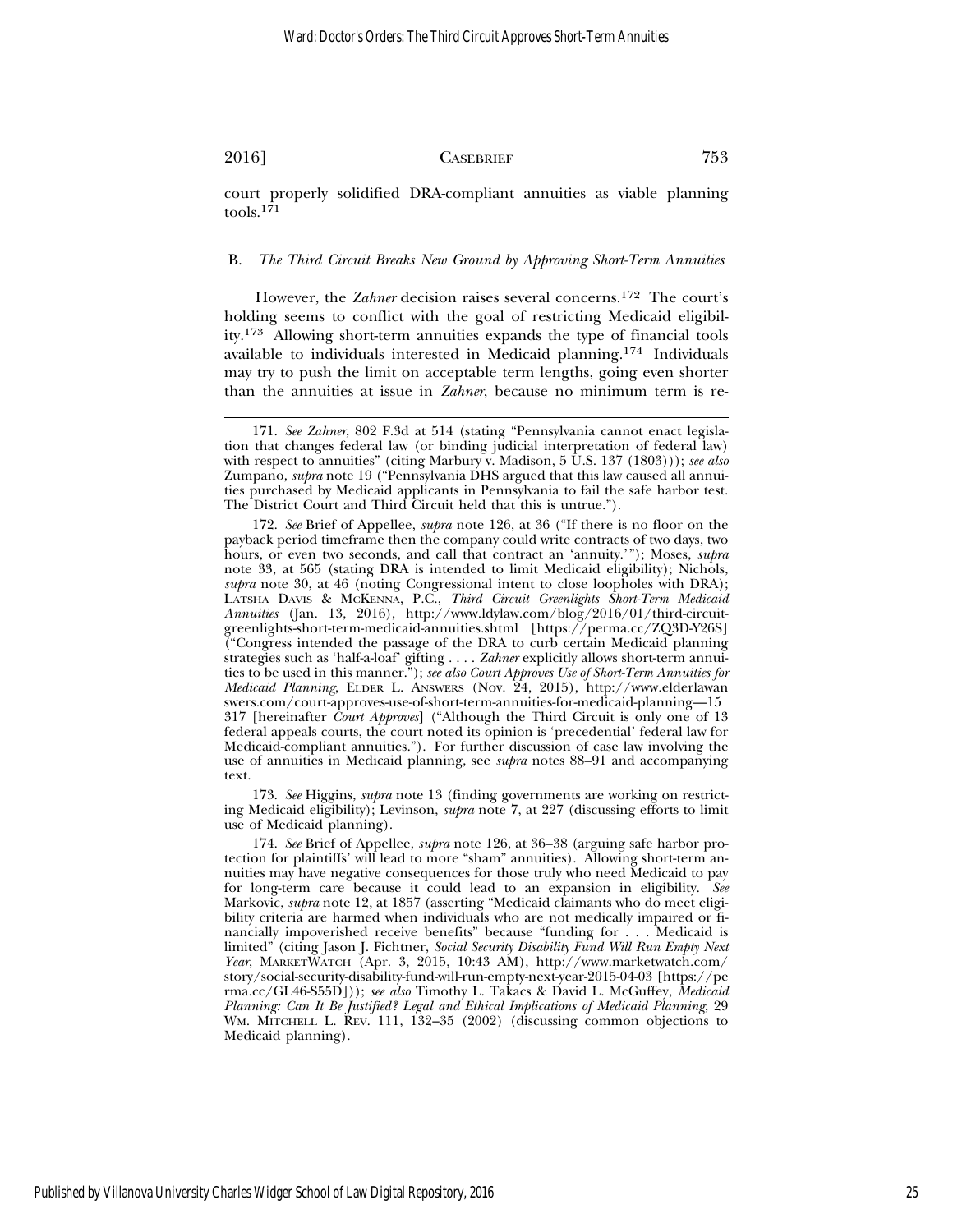quired.175 The decision also permits half-a-loaf planning, which Congress sought to proscribe with the DRA.<sup>176</sup>

Additionally, the court's reliance on plain readings of the DRA and Transmittal 64 unquestionably allows individuals to take advantage of a loophole and shield their assets.177 Expanding the use of a Medicaid loophole directly undercuts the federal and state governments' goal of narrowing Medicaid eligibility.178 Nevertheless, neither the DRA nor Transmittal 64 imposes a minimum term length for annuities, leaving the Third Circuit entirely free to reject DHS's request for a judicially-imposed minimum term length, rightly allowing people to shelter assets in a safe harbor Congress created.<sup>179</sup> Although potentially expanding eligibility seems to conflict directly with Congress's goal, the Third Circuit justifiably worked within the framework Congress itself provided to find the use of short-term annuities viable, following Eighth and Tenth Circuit prece-

176. *See* Brief of Appellee, *supra* note 126, at 38 (discussing Congress's addition of "half-a-loaf gifting prohibition" through DRA); LATSHA DAVIS & MCKENNA, P.C., *supra* note 172 (commenting that *Zahner* allows for "half-a-loaf" planning); *see also* Rothkoff, *supra* note 85 ("Since 2005, [DHS's] position was that the annuities used in half-a-loaf gifting were not DRA-compliant."). For an explanation of "halfa-loaf planning," see *supra* notes 85–87 and accompanying text.

177. *See* Zahner v. Sec'y Pa. Dep't of Human Servs., 802 F.3d 497, 509 (3d Cir. 2015) (discussing Transmittal 64 and use of annuities to "shelter assets"); *see also id.* at 516 (Rendell, J., dissenting) ("If Congress simply wanted to require the annuity terms to be shorter than life expectancy, it could have expressly stated that. Instead, Congress said that annuities must be actuarially sound . . . meaning that annuities must be commensurate with or coincide with life expectancy."). In her dissent, Judge Rendell argued that there was no basis for the court to determine "that an annuity with a term that is less than the annuitant's life expectancy passes the actuarial soundness test." *See id.* Judge Rendell opined that this definition would allow for annuities that "[have] no investment purpose and operate[ ] only to shield assets." *See id.*

<sup>175.</sup> *See* Brief of Appellee, *supra* note 126, at 36–38 ("ELCO is already writing contracts as short as two months."); *cf.* Markovic, *supra* note 12, at 1854 (discussing how some Medicaid planning strategies violate ethical boundaries and are harmful to those who *actually* need help in paying for long-term care).

<sup>178.</sup> *See id.* at 509 (noting DHS's concerns in allowing short-term annuities). In addition to undercutting the federal and state governments' goal of narrowing Medicaid eligibility, expanding eligibility also raises questions about the ethics of Medicaid planning. *See* Takacs & McGuffey, *supra* note 174, at 132–35 (outlining common objections to Medicaid planning, including ideas that "Medicaid planning will lead to a deprivation of health care from the truly needy, those who are really poor, not those who have artificially impoverished themselves in order to qualify for Medicaid," and that "Medicaid planning may be legal, but it is against public policy"); *see also* Patricia F. Sitchler, *Cutting Edge vs. over the Edge: Ethics and Malpractice Issues for Medicaid Planning*, 2 EST. PLAN. & COMMUNITY PROP. L.J. 175, 183–86 (2009) (describing why some individuals see Medicaid planning as unethical).

<sup>179.</sup> *See Zahner*, 802 F.3d at 506 ("[W]e conclude that any attempt to fashion a rule that would create some minimum ratio between duration of an annuity and life expectancy would constitute an improper judicial amendment of the applicable statutes and regulations."); *see also supra* notes 78–81 and accompanying text (discussing DRA's safe harbor provision for annuities).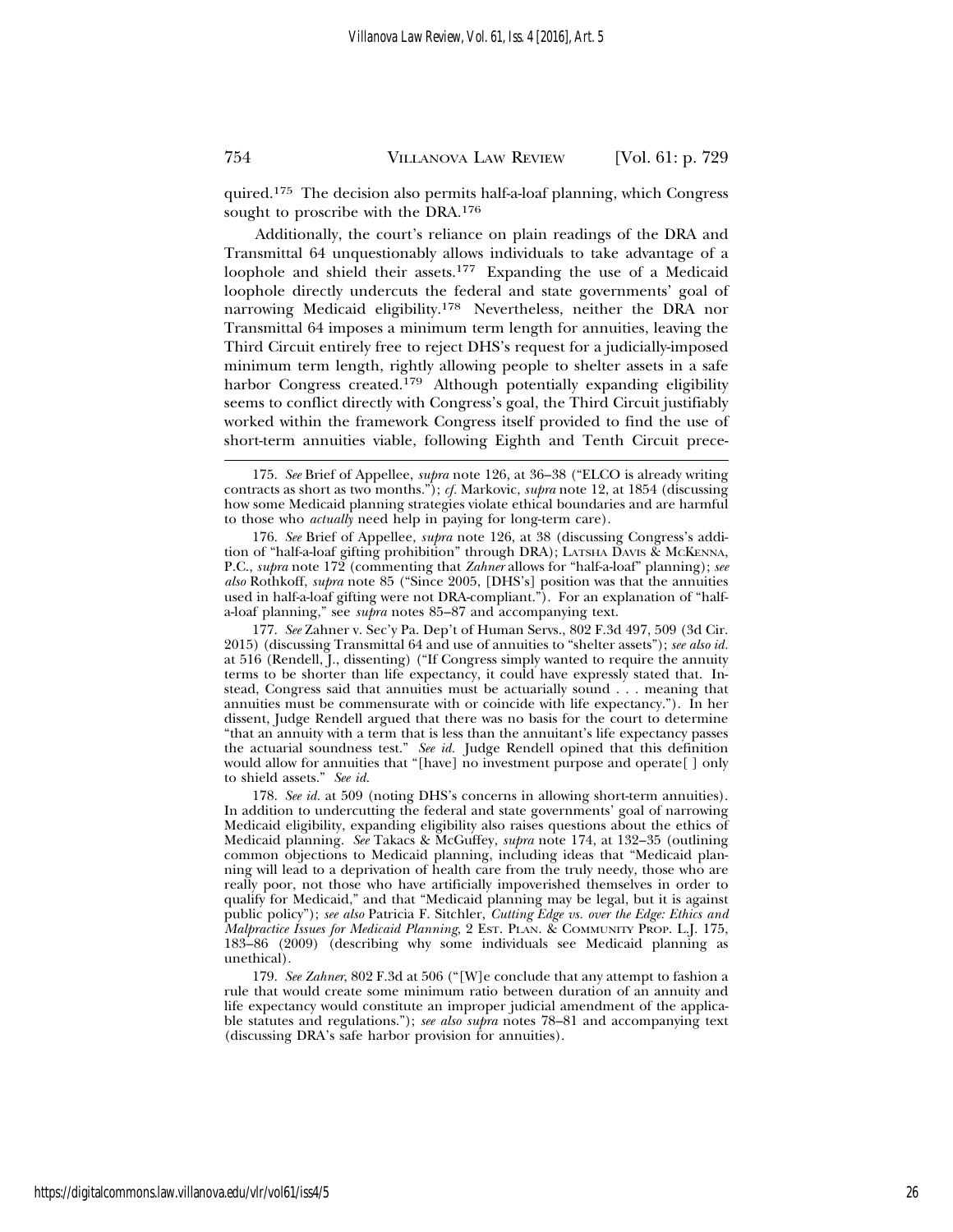dents by choosing to leave the responsibility of closing any loopholes to Congress.<sup>180</sup>

The Third Circuit's opinion also alleviates DHS's fear that individuals will be able to protect assets through annuities lasting for very short durations.181 Pennsylvania's Commissioner of Insurance must approve all annuities, making it "doubt[ful] that an annuity lasting two seconds, two hours, or [even] two days would win approval."<sup>182</sup> Further, the Third Circuit's refined definition of "actuarially sound" still achieves a key objective of federal and state governments—by requiring an annuity's term to be less than an individual's life expectancy, it allows states to recover a portion of the money spent on long-term care.<sup>183</sup>

#### V. DOSAGE INSTRUCTIONS: GUIDANCE FOR ELDER LAW PRACTITIONERS USING SHORT-TERM ANNUITIES

Following *Zahner*, Third Circuit elder law practitioners have a clearer picture of the requirements for DRA-compliant annuities.184 To serve their clients best, elder law attorneys must ensure that annuities comply with all four elements of the DRA's safe harbor provision.<sup>185</sup> Although three of the four elements were easily established before *Zahner*, the Third

181. *See Zahner*, 802 F.3d at 504 (noting Commissioner of Insurance must approve annuities before they can be purchased in Pennsylvania).

182. *See id.* (citing Herman v. Mut. Life Ins. Co. of N.Y., 108 F.2d 678, 682 (3d Cir. 1939)) (rejecting DHS's argument that sham transactions would "gain[ ] a foothold in the marketplace").

<sup>180.</sup> *See Zahner*, 802 F.3d at 509 ("Although we are sympathetic to the concerns the dissent and DHS outline, Congress must resolve them."). The *Zahner* holding was consistent with the holdings of other circuit courts. *See* Geston v. Anderson, 729 F.3d 1077, 1086 (8th Cir. 2013) ("We see no warrant . . . to implement any of these measures through judicial decision . . . and believe that the suggestions must be directed to the policymaking branches."); Morris v. Okla. Dep't of Human Servs., 685 F.3d 925, 928 (10th Cir. 2012) ("Although we understand the district court's concerns regarding the exploitation of what can only be described as a loophole in the Medicaid statutes, we conclude that the problem can only be addressed by Congress.").

<sup>183.</sup> *See id.* at 508 ("[I]t discourages the purchase of annuities for terms that are so long that assets would pass to heirs and not be available to reimburse the State for the Medicaid assistance the annuitant received while alive." (citing Brief for National Academy of Elder Law Attorneys, Inc., and Its Pennsylvania and New Jersey Chapters as Amici Curiae Supporting Appellants at 4, 30–31, Zahner v. Sec'y Pa. Dep't of Human Servs., 802 F.3d 497 (3d Cir. 2015) (No. 14-1328))).

<sup>184.</sup> *See* Zumpano, *supra* note 19 ("The Third Circuit's decision sets a precedent [that] is important for [e]lder [l]aw practitioners, not only in Pennsylvania, but potentially in our field at large."); *see also* Zahner *Follow-Up: Medicaid Annuities in Practice*, KRAUSE AGENCY, INC. (Oct. 1, 2015), http://thekrauseagency.com/ 2015/10/01/zahner-followup-2/ [https://perma.cc/DYG7-RMVB] (discussing Zahner decision and noting "[t]he clarity with which each issue was addressed makes it a valuable model for other states, and other courts, as they consider similar situations").

<sup>185.</sup> *See* 42 U.S.C. §§ 1396p(c)(1)(F), (G)(ii) (2012) (listing requirements for DRA's safe harbor provision).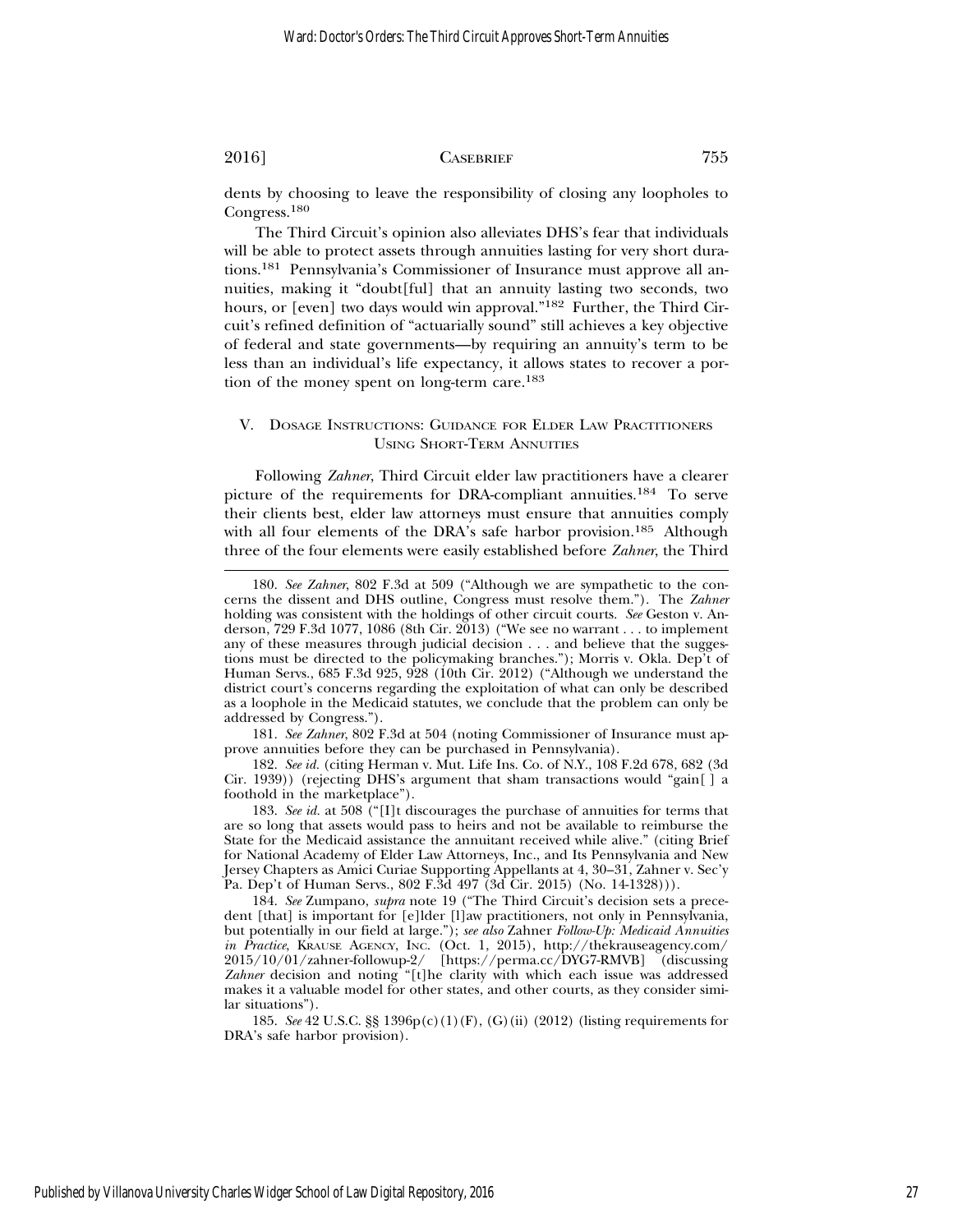Circuit provided clarity regarding the meaning of "actuarially sound," delivering essential guidance to those seeking to use annuities in planning.186 When determining the length of an annuity, elder law attorneys must ensure the annuity's term does not "exceed [the purchaser's] reasonable life expectancy."187

Further, elder law attorneys within the Third Circuit should not feel uneasy about whether their clients' annuities will be deemed "too short" to qualify for protection under the DRA's safe harbor.<sup>188</sup> Because Congress has not set a minimum term length for annuities, attorneys whose clients need annuities only for as little as twelve or fourteen months, like the plaintiffs in *Zahner*, should feel confident in their ability to find protection in the DRA's safe harbor.<sup>189</sup> Additionally, for practitioners with less affluent clients, short-term annuities are a great planning option because they require a lower, "upfront cost."190

#### VI. PROGNOSIS: THE FUTURE OF SHORT-TERM ANNUITIES IN MEDICAID PLANNING

After *Zahner*, elder law practitioners are free to use short-term annuities while guiding their clients through the Medicaid planning process.191

187. *See Zahner*, 802 F.3d at 508 (determining appropriate length of annuity to be considered "actuarially sound").

188. *See id.* at 505 ("Congress did not require any minimum term for an annuity to qualify under the safe harbor." (citing  $42 \text{ U.S.C. }$  \$§ 1396p(c)(1)(F),  $(G)(ii))$ .

189. *See Zahner*, 802 F.3d at 503 ("[W]e see no reason why the relatively shortterm of these instruments necessarily precludes viewing them as investments, and Congress has not foreclosed that possibility."); *see also* Linda Ershow-Levenberg, *Third Circuit Rejects State's Claim That Short-Term Annuities Can't Meet Medicaid Requirements*, FINK ROSNER ERSHOW-LEVENBERG LLC (Sept. 2, 2015), http://bl og.finkrosnerershow-levenberg.com/elder-law-news/third-circuit-rejects-states-

claim-that-short-term-annuities-cant-meet-medicaid-requirements/ [https://pe rma.cc/WF6D-PE6Y] (discussing how Third Circuit found "no lawful basis to impose any additional criteria concerning the length of [an] annuity contract"); Zahner *Follow-Up*, *supra* note 184 (stating elder law practitioners should feel "comfortable in recommending [short-term annuities]"); Zumpano, *supra* note 19 (stating how *Zahner* is "solid legal precedent" regarding short-term annuities).

190. *See Zahner*, 802 F.3d at 508 n.14 (describing benefits of short-term annuities).

191. *See* Zumpano, *supra* note 19 (discussing what *Zahner* holding means for elder law practitioners); *see also* Kemp Scales, *Third Circuit Court of Appeals Approves Use of Short-Term Annuities in Medicaid Planning*, SCALES L. OFFICES, http:// www.scaleslawoffices.com/11-2015%203rd%20Circuit%20Approves%20Short-

Term%20Annunities.pdf [https://perma.cc/77ZE-XNFG] (last visited Oct. 18, 2016) (explaining how *Zahner* decision "is a major victory for seniors in the Third Circuit"); Cyril Tuohy, *Federal Court: Short-Term Annuities Do Not Count Toward Medicaid*, INS. NEWS NET (Sept. 10, 2015), http://insurancenewsnet.com/innarticle/

<sup>186.</sup> *See Zahner*, 802 F.3d at 508 (discussing "actuarially sound" element); Zumpano, *supra* note 19 ("The Third Circuit also offers a more clear definition of what a period of time is for purchases of Medicaid Qualified Annuities, allowing purchases for less than a term of years if the time period of payout is in proportion to the annuitant's life expectancy.").